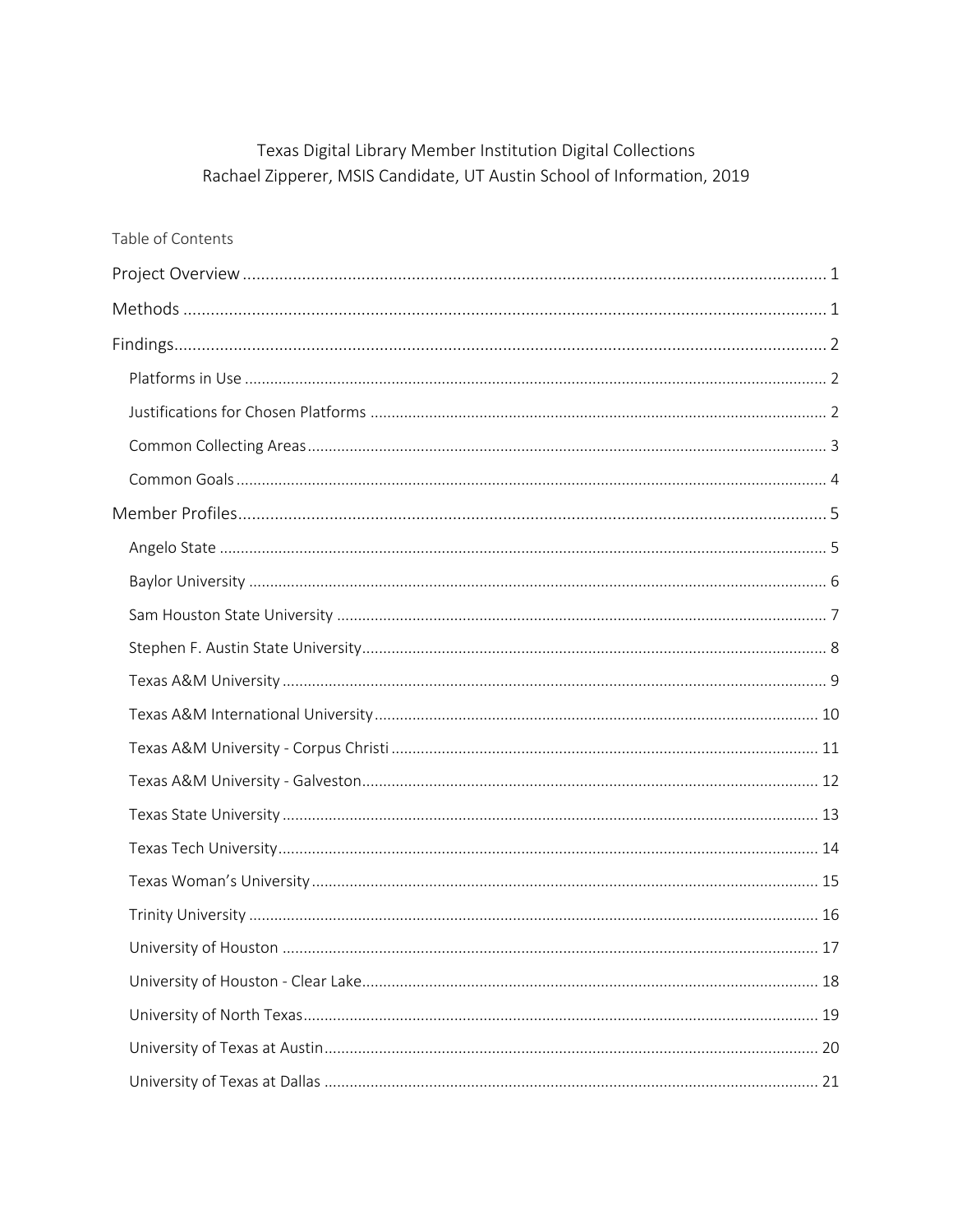# Project Overview

As a consortium of Texas higher education institutions, the Texas Digital Library (TDL) consists of 22 member institutions from every region of Texas including public and private universities of various sizes and academic medical centers. While TDL hosts some member institutions' digital repositories through DSpace, there has not previously been a comprehensive survey of member institutions' digital collections. The goals of this project were to survey TDL member digital collections and implement new ways of highlighting those collections.

This project consisted of three main components: a survey, a social media campaign, and a digital exhibit. The survey, which is detailed in this report, informed the nature of the exhibit and associated social media campaign. The information in this report can also serve as a reference to inform future TDL projects regarding digital collections.

# Methods

To gather information for this report, I first surveyed the public-facing digital repositories of TDL member institutions. This gave a sense of how TDL member institutions in general are using digital repositories including which members are using their institutional repositories for digitized special collections.

I then developed a questionnaire (Appendix A) and interviewed repository managers of TDL member institutions regarding their digital collections. My supervisor identified who would be the most appropriate contact at each institution and prioritized which institutions I should contact first. I contacted repository managers to schedule interviews in batches of roughly five interviews per week over several weeks in February and March 2019. Interviews took place over the phone or via BlueJeans web conferences, and I both took notes and audio recorded each interview for reference.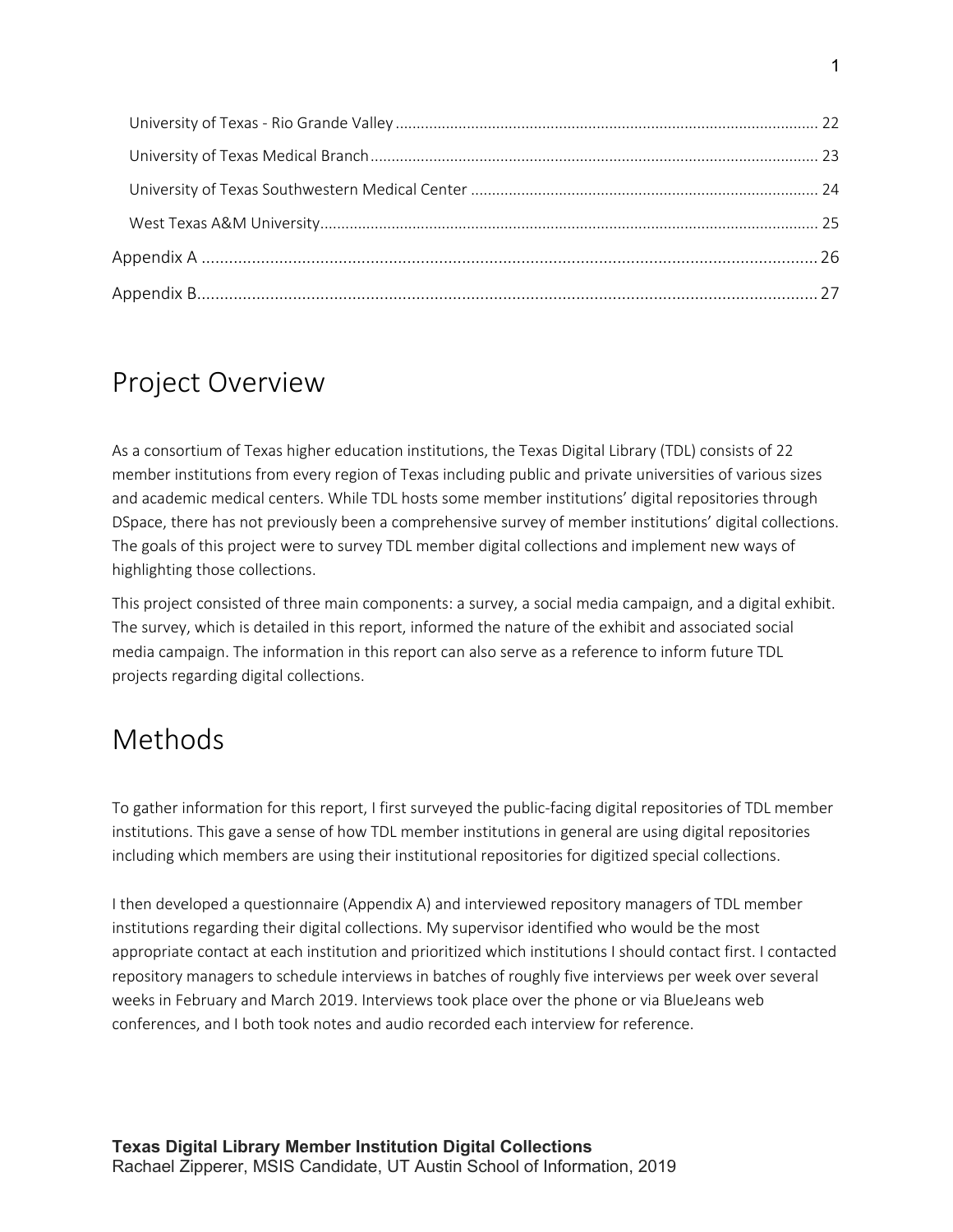The main goals of these interviews was to identify:

- 1. Where institutions house their digital collections
- 2. Justifications for using certain digital repository and collections management software
- 3. Collecting strengths
- 4. Challenges in using digital repositories and collections
- 5. Goals for using digital repositories and collections

# Findings

### Platforms in Use

A table including displaying what platforms each institution uses for institutional repositories, digital collections, and digital exhibits is included in this report as Appendix B.

Of the twenty-one (21) member institutions included in this report, fourteen (14) institutions use DSpace for special collections. Two (2) of those institutions use an in house instance of DSpace, not hosted by TDL. For two (2) of the institutions using DSpace for special collections, their special collections communities consist of finding aids only, and one (1) institution uses DSpace for both finding aids and digital objects from special collections.

CONTENTdm is the most used platform for digital collections among the institutions surveyed with seven (7) institutions using the platform. Three (3) of the institutions using CONTENTdm for digital collections also use DSpace for University Archives. Those three (3) are included in the number of institutions using DSpace for special collections. One (1) institution that uses DSpace for special collections finding aids also uses PastPerfect for digital collections of photographs.Two (2) institutions use in house sites for digital collections. One (1) institution is not currently using any platform for digital special collections.

Two (2) institutions use bepress for their institutional repositories, both are among those that use CONTENTdm for digital collections.

Nine (9) institutions have implemented digital exhibits. Among those, seven (7) use Omeka and (2) use in house digital exhibit sites.

## Justifications for Chosen Platforms

When asked why institutions use their chosen platforms for digital collections, common answers related to technical support, storage space, field standards, and versatility.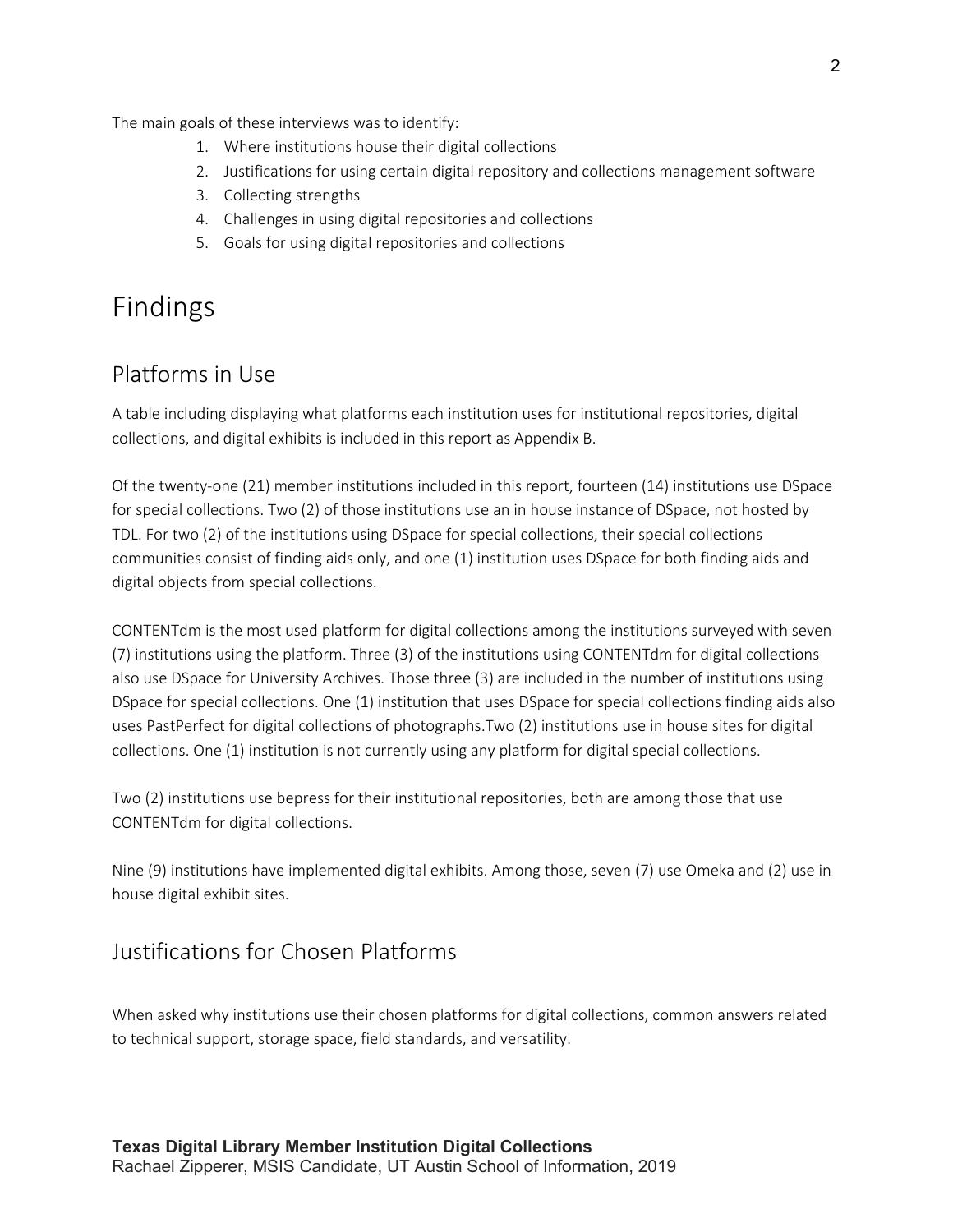Many of the institutions using DSpace hosted by TDL said that they enjoy the hosted service and support from TDL. Some institutions also stated that they use TDL hosted DSpace because they do not have the in-house staff, expertise, budget, or storage space to host a repository themselves. This seems especially true for smaller institutions.

Several institutions using DSpace for both an institutional repository and for special collections similarly often stated that they do so out of necessity; they do not have the personnel or storage space to implement other platforms specifically for digital special collections. The institutions that use DSpace for special collections finding aids also noted this as a means to make their finding aids searchable without implementing EAD.

Institutions using CONTENTdm often referred to the platform as popular or standard for digital collections. The relative versatility of CONTENTdm was also often listed as a reason for using the platform: CONTENTdm can display digital collection items of various formats in a functional way.

Institutions had various opinions on the subject of housing digitized special collections in their institutional repositories vs. using a separate platform for digital special collections. Some institutions feel that having digital collections separate from the institutional repository helps distinguish the roles of each type of collection management platform. Others feel that streamlining by having digitized special collections in the institutional repository simplifies matters. Those that found using just the institutional repository beneficial still often acknowledged a need to distinguish the separate functions of special collections communities and communities focused on scholarship and institutional records.

### Common Collecting Areas

The digital collections of TDL members are widely varied as each institution has different collecting goals and policies, but there are some collecting areas that recurred as themes when asked about collection strengths.

University archives were often listed as a strength by repository managers. This included yearbooks, student publications, photographs, and other materials relating to student life and university administration. Several TDL member institutions celebrated or will soon celebrate an anniversary of the founding of their institutions, so these materials have been especially helpful for use in exhibits and promotional materials. University archive items such as yearbooks are also of great use to genealogists.

Many TDL members house special collections focused on regional history. While these collections are varied, some types of regional collections that were mentioned as strengths include maps, photographs, and oral histories.

Women's history is also a collecting area of note among TDL members. Multiple members have special collections focused on women's history. More than one institution mentioned that they may plan an

**Texas Digital Library Member Institution Digital Collections** Rachael Zipperer, MSIS Candidate, UT Austin School of Information, 2019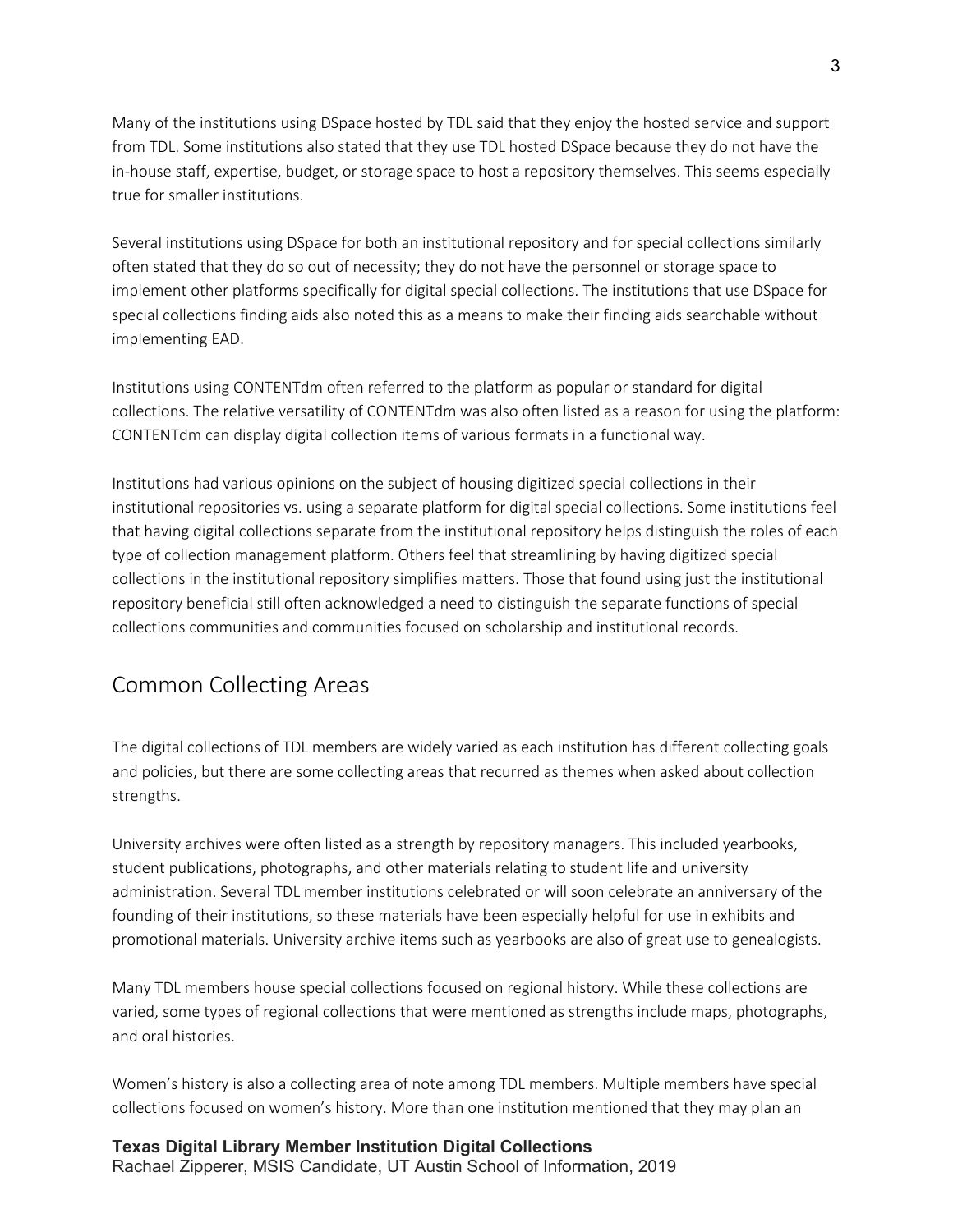exhibit or other event using materials related to women's history for the 100th anniversary of the 19th Amendment which will occur in 2020.

#### Common Challenges

With institutional repositories, repository managers often listed advocacy as a main challenge. More specifically, they found it an ongoing challenge to build relationships with faculty members and others to submit works to the repository or to understand the functions of the repository as it relates to digital preservation of scholarly works. Internally, too, several members noted siloing of information among library departments as a challenge related to advocacy for digital collections and digital repositories. This most frequently was mentioned in relation to communications with IT departments.

With all types of digital collections, many institutions cited challenges with metadata and copyright.

Another common challenge lies simply in the functionality of the platforms in use for digital collections. Many of the institutions using DSpace as their institutional repository and CONTENTdm for digital collections noted that the two platforms serve different functions. DSpace was often noted as suitable for scholarly works or text based digital objects but without the aesthetic functionality of something like CONTENTdm for displaying photographs and other visual objects. A generally limited functionality of DSpace in displaying digital objects was also often cited as a challenge working with digital collections.

## Common Goals

A common goal is to continue expanding digital collections within repositories. Many institutions implementing electronic dissertations and theses have plans to digitize backlogs of print theses and dissertations. Similarly, many institutions would like to see more scholarly works from campus departments in their institutional repositories or have plans to digitize and make available online more special collections materials.

Another commonly expressed goal is to have students more involved with digital collections. Several institutions expressed that they would like to see more undergraduate student work in institutional repositories or have students assist in the curation of digital exhibits using digital collections.

Many institutions are either already partnering with other local organizations or would like to expand their connections with local cultural heritage organizations. Some would like to or are already hosting smaller institutions' digitized materials among the university's digital collections or would like to partner on other digital projects or digital exhibits.

Among the institutions not currently using digital exhibits, implementing some kind of digital exhibit in the future is also a common goal.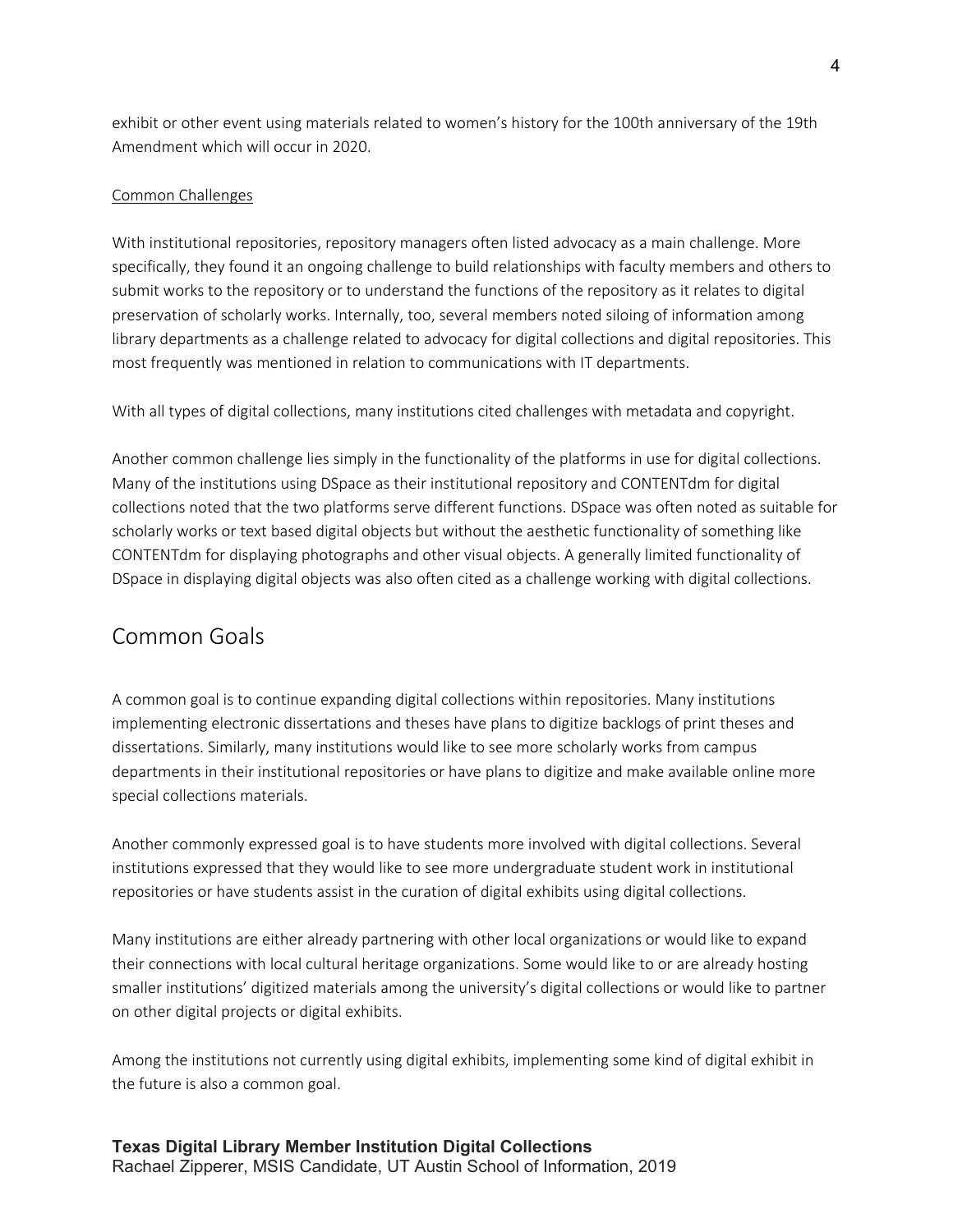# Member Profiles

### Angelo State

#### Digital Collections Summary

Angelo State uses a TDL hosted instance of DSpace as their institutional repository for scholarly works as well as publications from the University Archives and finding aids for the West Texas Collection.

2987 digitized photographs from the West Texas Collection also exist in PastPerfect and can be accessed through the West Texas Collection website. The digital collection was made available through the Train to Share grant from Texas State Library and Archives Commission.

#### Digital Collection Highlights

Within the institutional repository, electronic theses and capstone projects are a strength. These items focus on university life and provide a snapshot of current scholarship at Angelo State. In addition to theses and dissertations, course catalogs are among the most used digital materials in the institutional repository.

#### Challenges, Goals, and Future Projects

A great challenge is getting faculty to submit scholarship for the digital repository and fostering academic and public awareness of online collections. Another challenge is using DSpace as a repository for special collections. Angelo State is still working on getting that aspect of their repository "off the ground." One goal is to have a greater presence of special collections in the institutional repository. While Angelo State uses PastPerfect due to grant funding, the cost of storage space is a deterrent.

In the future, Angelo State plans to digitize older theses that currently exist only in print. Other goals for digitization include university archives including course catalogs and university newsletters. There are also plans to ingest a recent history harvest project into DSpace.

For the future of their DSpace use, Angelo State hopes to see the repository function with two distinct components: the institutional repository and special collections focused on the West Texas Collection.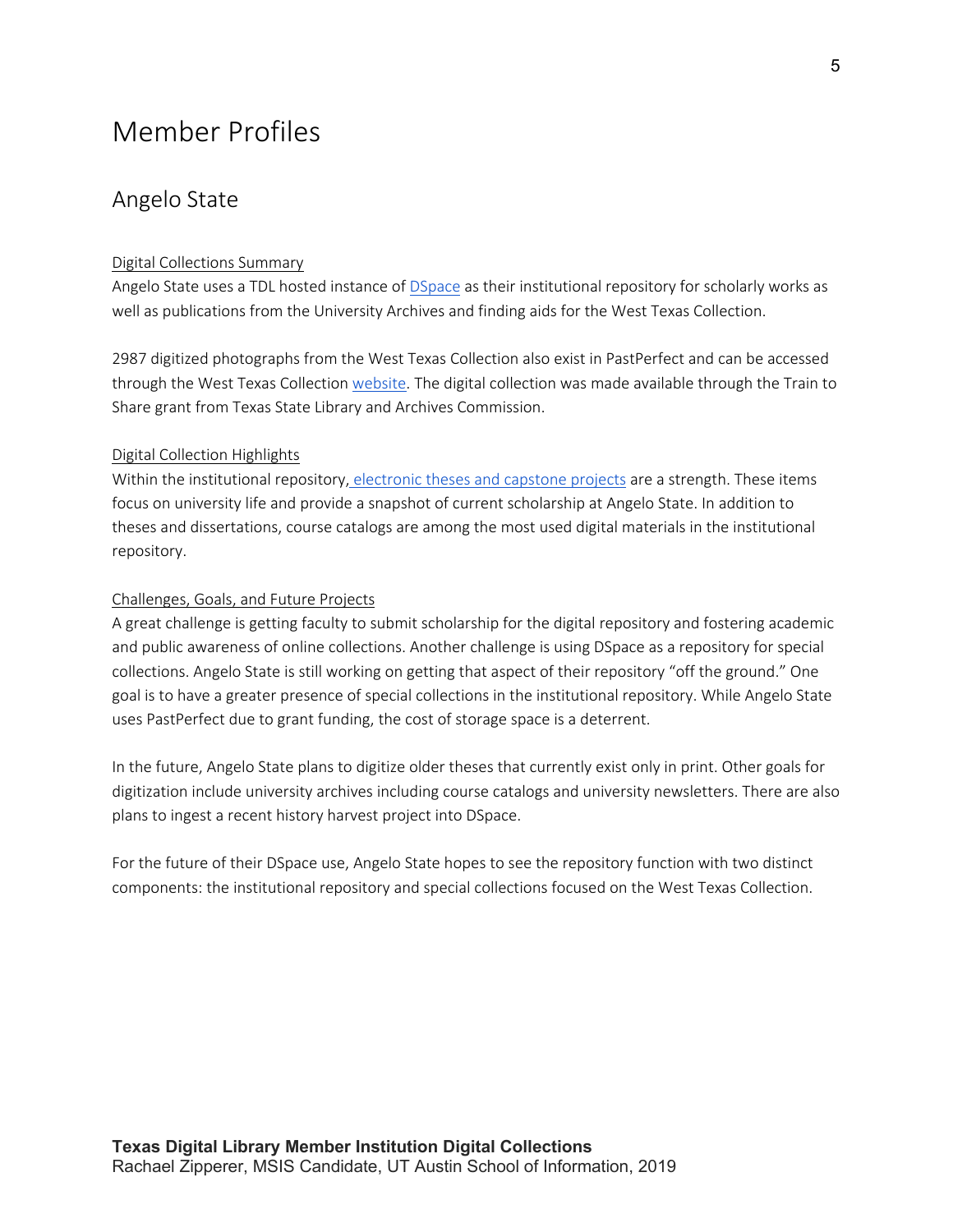### Baylor University

#### Digital Collections Summary

Baylor uses a TDL hosted instance of DSpace, BEARdocs, as their institutional repository. They use CONTENTdm for digital collection from their libraries. Baylor stated that in their experience DSpace and CONTENTdm serve different functions well; DSpace, for instance, does not meet their needs as a visual platform for digital collections, and CONTENTdm can appropriately display "simple" as well as "complex" digital collections.

Baylor uses a hosted version of Omeka for digital exhibits. The two exhibits they have created through Omeka are an exhibit on children's literature and an exhibit on the use of "religion" in 19th century studies. Baylor also uses social media specifically for their digital collections. They have a digital collections blog with weekly updates, as well as a Facebook page, Flickr, Tumbler, and Twitter accounts.

#### Digital Collection Highlights

A focus among Baylor's digital collections is materials related to Victorian poets Robert Browning and Elizabeth Barrett Browning. The Browning Letters collection features digitized letters sent and received by the two poets and includes materials from Wellesley College as well.

A major digitization project at Baylor is the Black Gospel Music Restoration Project. This project seeks to digitize and make available the most at risk recordings of black gospel music with the ultimate goal of digitizing every song release by black gospel artists from the 1940's to the 1980's. There are currently 3344 digital items in the collection including posters, photos, and programs in addition to digitized vinyl recordings.

Other collections of note are the Black Gospel Preaching Project and the Waco Police Museum Archives.

#### Challenges, Goals, and Future Projects

In the future, Baylor is considering using an alternative to CONTENTdm for digital collections. One platform they are considering is Quartex.

Copyright poses a challenge in making items accessible online as well including specifically with the Black Gospel Music Restoration Project in which most of the recordings are under copyright. Providing these recordings digitally, however is important because of the increasing rarity of these types of recordings. Baylor also cited applying appropriate metadata as a challenge with digital collections.

In 2020 Baylor will be participating in a symposium put on by the Smithsonian regarding Black preaching. For this, they are in the process of digitizing the collection of Marvin Griffin and other notable Black preachers as part of the Black Gospel Preaching Project.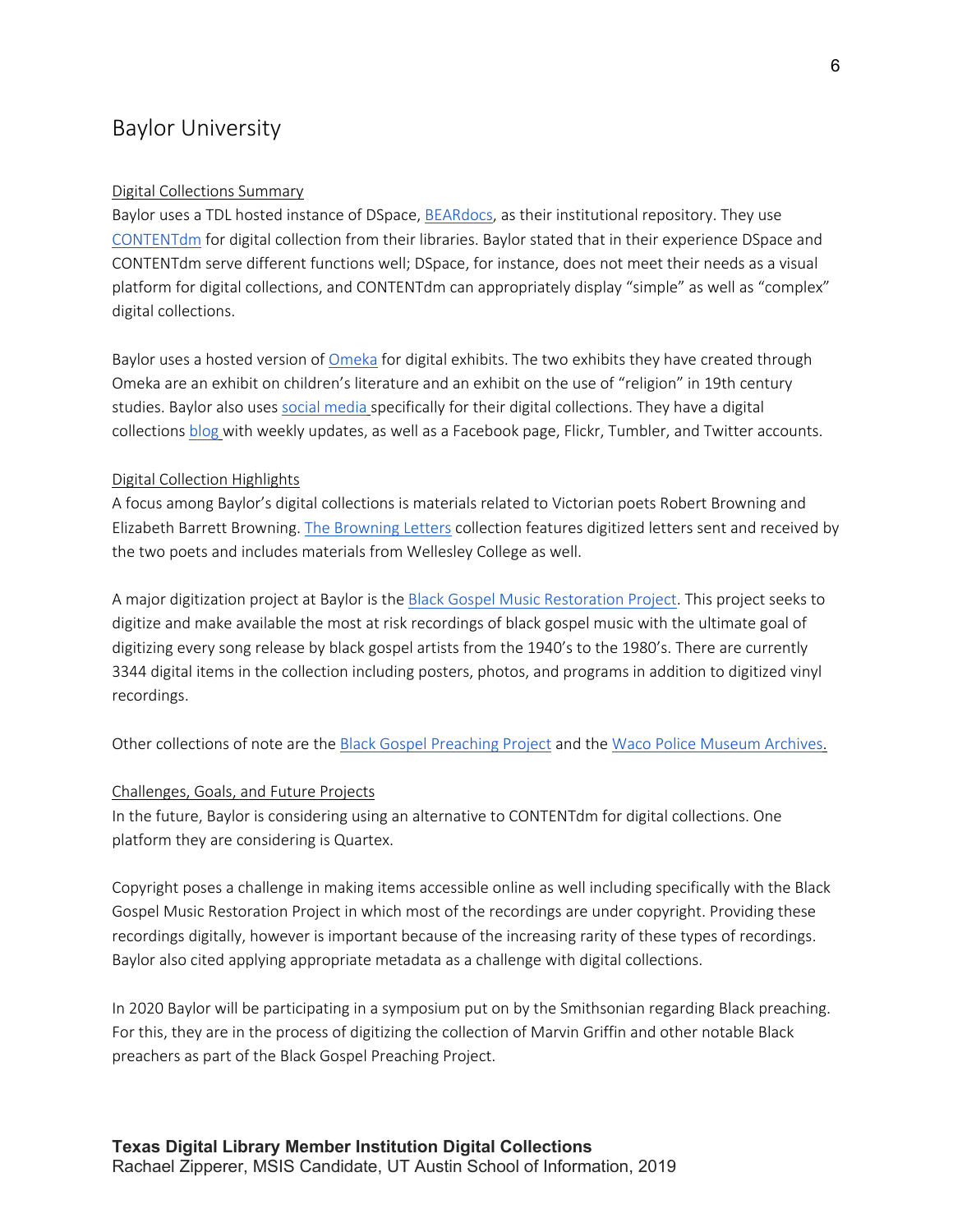### Sam Houston State University

#### Digital Collections Summary

Sam Houston State uses a TDL hosted instance of DSpace as their institutional repository, Scholarly Works @SHSU. For digital collections, they use CONTENTdm.

Sam Houston State feels that having the institutional repository and digital collections as separate instances helps to distinguish the role of each. This distinction facilitates advocacy for use of the digital repository by faculty members.

Collecting areas include military history, Mexican history, Texas history, and law enforcement records.

#### Digital Collection Highlights

Among the most notable digital collections at Sam Houston State is the John W. Thomason Collection. Thomason was a colonel in the marine corps during World War I who also wrote and illustrated many short stories and articles. Hundreds of his drawings are digitized. Other Thomason papers are available at Texas A&M University.

Another notable digital collection is the Breitenbach Mexican Mask Collection, one of the largest collections of Mexican masks in the United States.

In their digital repository, beyond theses and dissertations, a widely used collection is the  $\frac{Law}{2}$ Enforcement Management Institute of Texas (LEMIT) collection.

#### Challenges, Goals, and Future Projects

A major challenge is getting faculty on board with digital scholarship. With special collections specifically, metadata is a challenge.

Sam Houston State is currently working through a backlog of special collections materials to be digitized and made available through CONTENTdm.

One collection for which Sam Houston State has plans to digitize is the Department of Education Records. This collection would eventually be ingested into DSpace.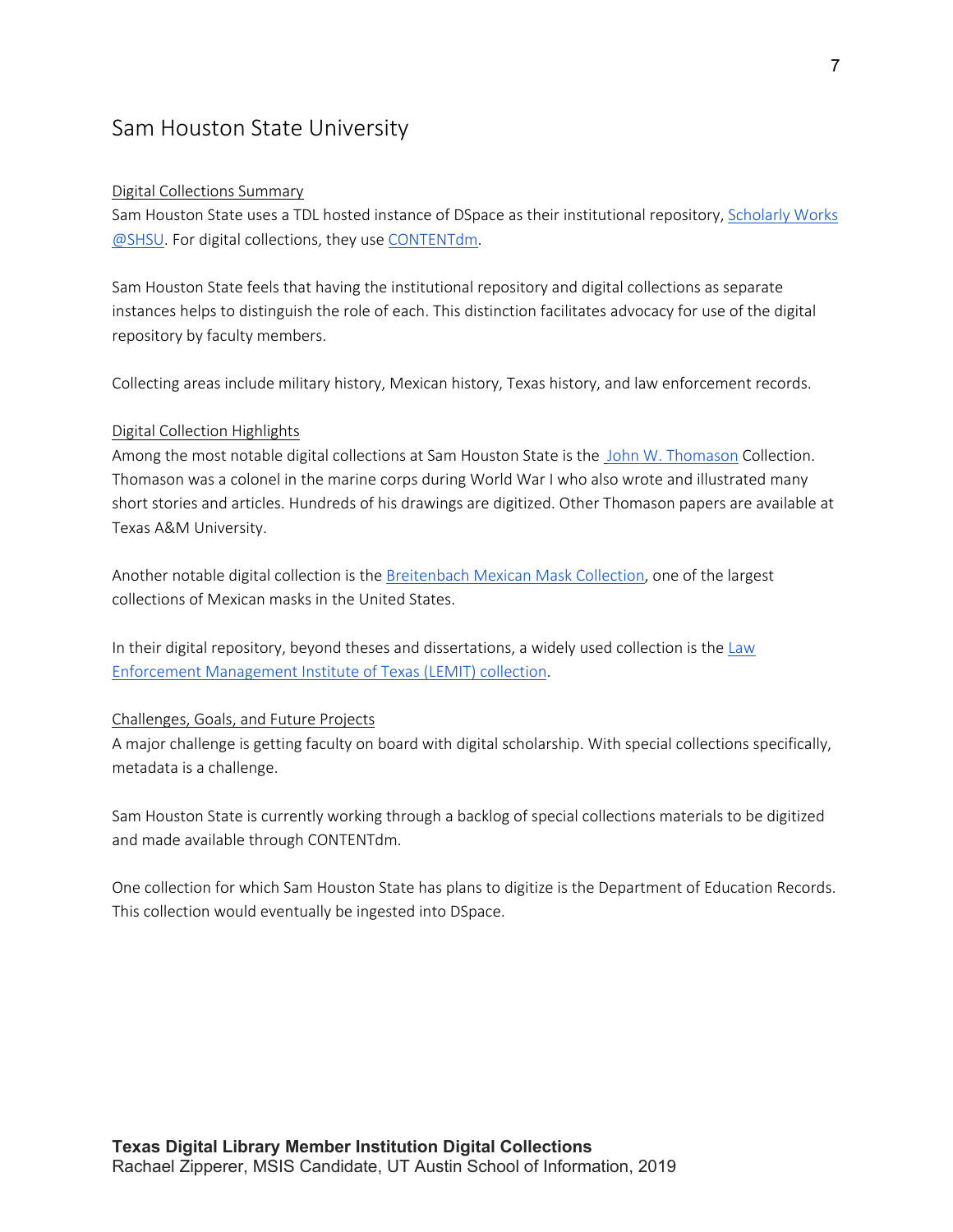### Stephen F. Austin State University

#### Digital Collections Summary

SFA uses Bepress for their institutional repository and CONTENTdm for the East Texas Digital Archives (ETDA).

They noted that Bepress incorporates an integrated journal access system and analytics into their functionality as a digital repository.

They are in the process of migrating digital collections to CONTENTdm from a local platform. They also expressed a preference for using vimeo and soundcloud to host video and audio digital collections as opposed to sites like youtube that include ads or recommended videos.

#### Digital Collection Highlights

One of the most significant collections from the ETRC are the Community Collections which digitized photos, objects, and papers from community members' collections. Community members who participate in this project keep the physical materials of their archive after the materials have been digitized. One of the most used photos from the community collections is a photograph of Boxer Bishop.

Another notable collection is the Norman Johnson Collection which consists of videos of the local radio and television personality's talk show.

The Texas Runaway Slave Project is a searchable database of notices, articles, and advertisements for runaway slaves published in Texas newspapers. Te project has documented over 2200 names of enslaved people from Texas.

#### Challenges, Goals, and Future Projects

SFA listed community outreach and building the reputation of the institutional repository as main challenges. Access is also an area tied to advocacy that they would like to continue to improve.

In the future, SFA would like to continue working with communities and smaller local institutions to digitize and make available community collections. In the institutional repository, they would like

Stephen F. Austin State is currently working to digitize materials related to university history and university life including frat ad sorority scrapbooks for the SFA Student Life Collection. The 100th anniversary of the founding the university will occur in 2023.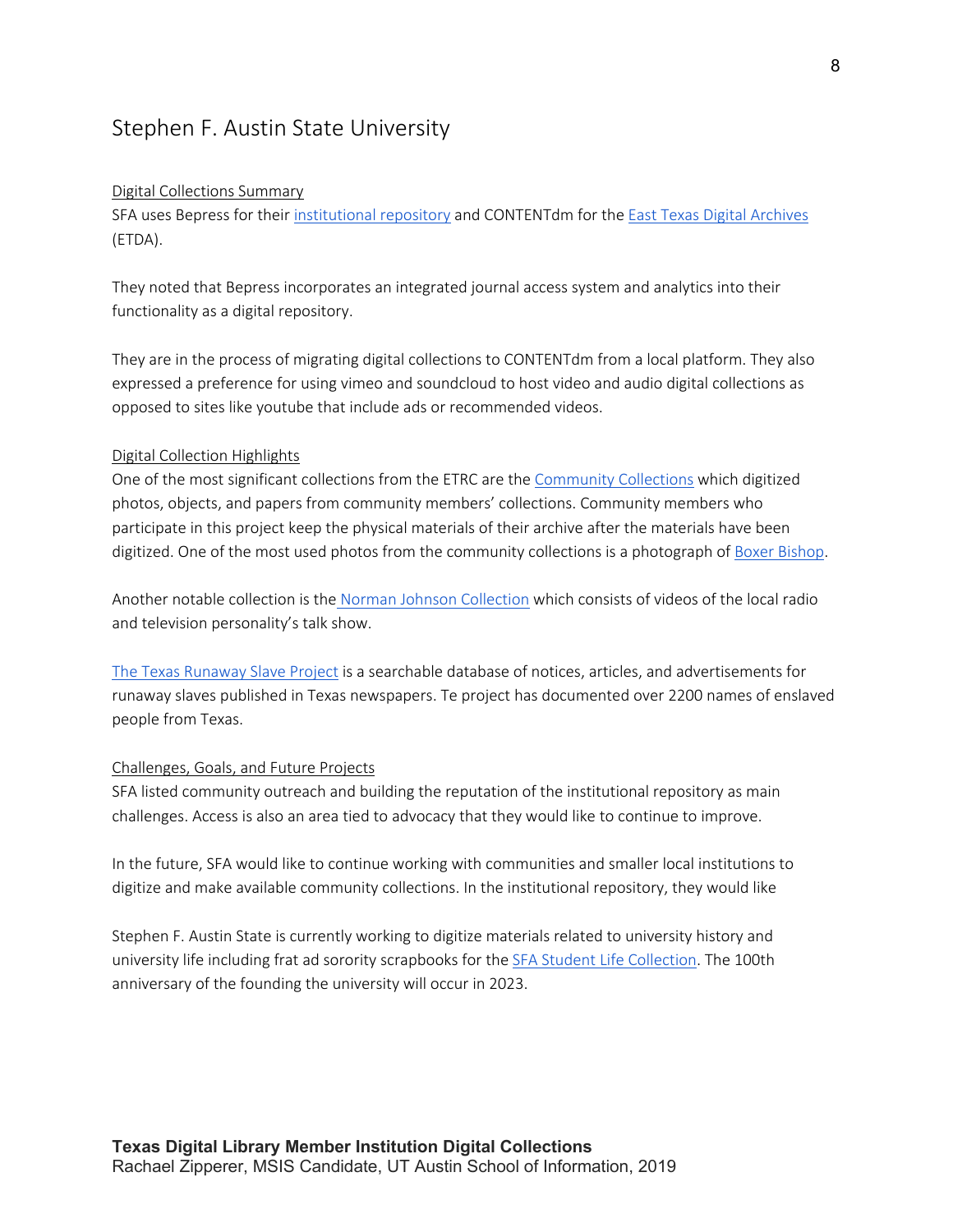### Texas A&M University

#### Digital Collections Summary

Texas A&M uses DSpace for their institutional repository, OAKTrust, which they host in house. They house scholarly works as well as digital special collections in DSpace. They also have Fedora and are working toward implementing Avalon. A&M also uses Chromium for their newspaper collection.

A&M's digital collections across platforms are displayed on their library website through Spotlight.

#### Digital Collection Highlights

Electronic theses and dissertations are a strength among scholarly works in the institutional repository. Historical maps are also of note among A&M's digital collections with Austin's 1830 Map of Texas being perhaps the most frequently used.

A&M also houses some collections of state agencies in their digital repository.

#### Challenges, Goals, and Future Projects

A&M listed siloing of information and lack of communication between library units as a challenge working with digital collections.

A&M also cited challenges with DSpace as a platform. They described DSpace as limited, stating that it works to display textual information or monographic materials but is not ideal for still images, streaming video, or audio. Lack of interactive features was also listed as a downside to using DSpace including its inability to interconnect multiple items as well as issues with authority control like the lack of option to add multiple contributors as metadata.

A&M partners with other institutions through their digital repository, but acknowledged that these relationships can blur lines regarding who owns what. For instance, they recently acquired materials from the former Baylor School of Dentistry, and it is unclear whether or not those materials technically belong to Baylor. They also listed copyright as an issue with these kinds of collections as it is sometimes unclear if other organizations gained copyright clearance before submitting materials.

A&M listed implementing different metadata schemas and better understanding how users look for information as opportunities in digital collections. In the future, A&M is working to expand faculty works in OAKTrust.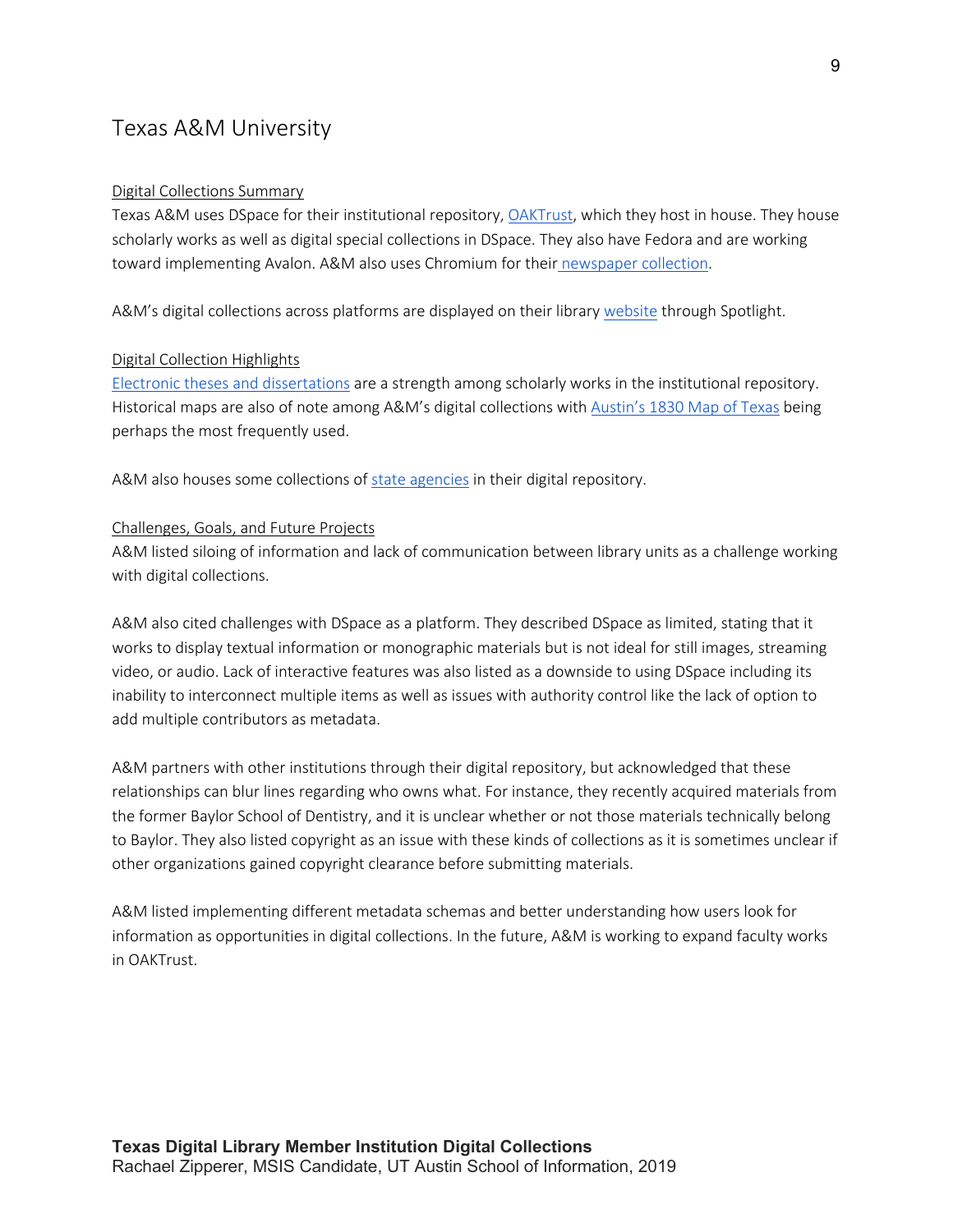## Texas A&M International University

#### Digital Collections Summary

TAMU International uses a TDL hosted instance of DSpace for electronic theses and dissertations, faculty research, and special collections and archives. They have a DSpace community titled Conference Proceedings and Journals that is labeled "coming soon."

They also have photos and digital exhibits available on their special collections website. These photos are in a gallery view on the website and do not have visible associated metadata.The photos available are modern photographs of recent events such as the opening of the special collections library. Digital exhibits on the website also consist only of digital photographs and document the Callaghan Ranch, Guerrero Viejo, and Old San Ygnacio.

TAMU International does not currently have a functioning digitization lab. Their digitization work is done with a digital camera.

The digital collections at TAMU International focus mainly on regional history.

#### Digital Collection Highlights

The largest collection of digital special collections items at TAMU International is the El Manana Newspaper. The issues in this collection were digitized due the fragility of the physical objects.

#### Challenges, Goals, and Future Projects

A main challenge facing the development of digital collections at TAMU International is the lack of staffing necessary to have an operational digitization and digital collections management department. In the future, they would like to have staff members with knowledge of metadata and naming convention standards working with digital collections.

They also cited outreach to faculty members as a barrier to the further development of their digital repository.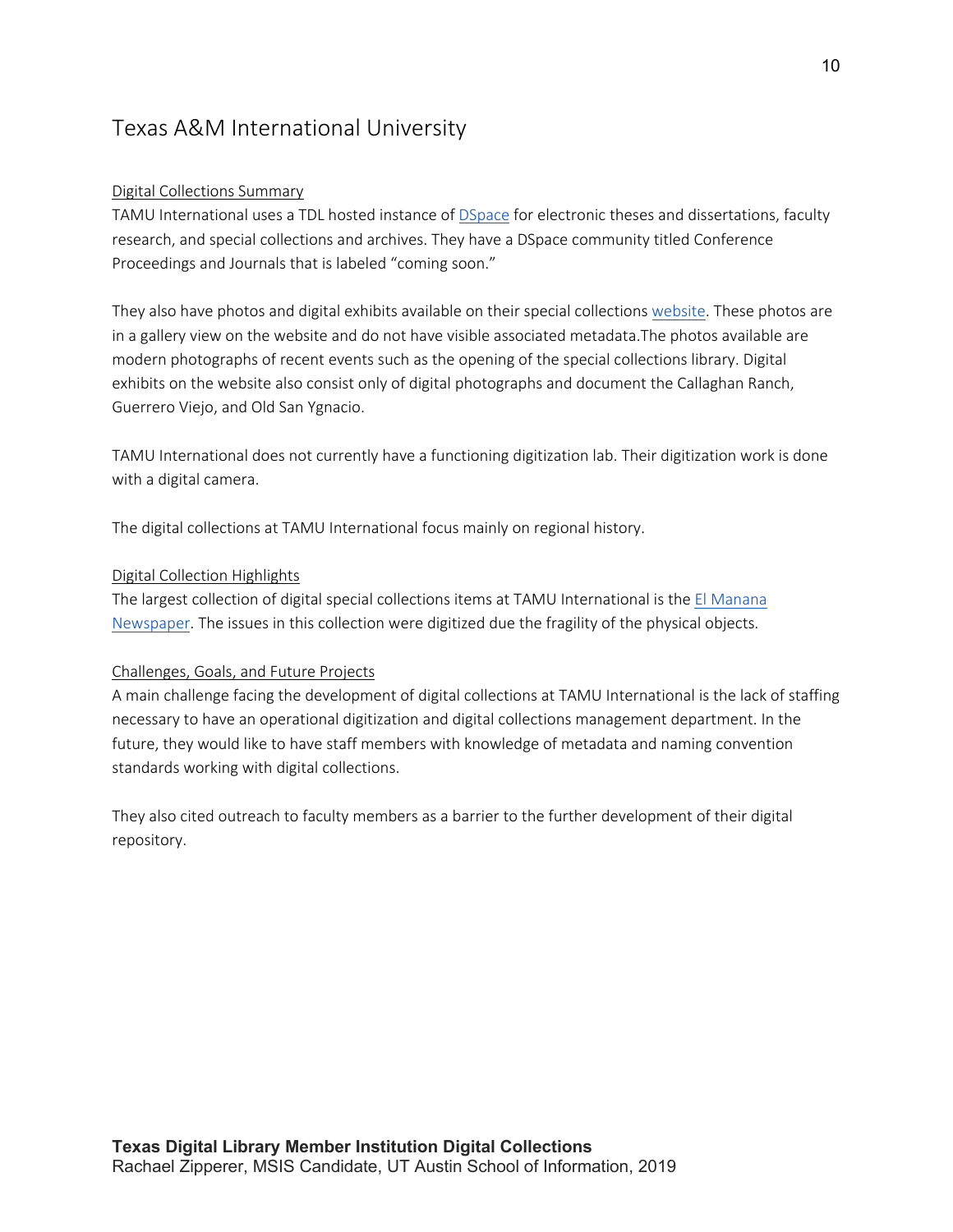## Texas A&M University - Corpus Christi

#### Digital Collections Summary

TAMU-CC uses a TDL hosted instance of DSpace for scholarly communications and special collections, as well as electronic theses, dissertations, and graduate projects. They use DSpace as both an institutional repository and for special collections because of limited resources available to develop separate platforms; having DSpace hosted by TDL provides them with a space for both scholarly works and special collections and simplifies advocacy for the repository by having all digital items in one place. They also use ArchivesSpace and include item level links in the finding aids to items available in the repository.

They have also implemented digital exhibits using Omeka S. Their exhibits include the Hector P. Garcia Papers and a student history project entitled "South Texas Stories."

Main collecting areas include regional history, GIS, and Gulf of Mexico Studies.

#### Digital Collection Highlights

Some of the most significant collections at TAMU-CC include the Dr. Hector P. Garcia Papers, the Dan E. Kilgore Collection, the Hurricane Harvey Oral History Collections (HIST 3345 and HIST 5370), and the collections from the Harte Research Institute for Gulf of Mexico Studies.

#### Challenges, Goals, and Future Projects

TAMU-CC stated that while DSpace as a repository serves their needs of having digital items available online with persistent identifiers, the platform is not suitable for displaying images in a gallery type site or conducive to browsing.

Currently, TAMU-CC is partnering with the Corpus Christi Museum of Science and History to scan over 2000 images from the Doc McGregor collection which while be hosted in their repository and displayed in the Portal to Texas History. They are considering options for a digital exhibit and would like to have a crowdsourcing metadata component to the project.

"Surveying South Texas" is another current digitization project in which TAMU-CC is digitizing maps from multiple collections, including the Charles H. F. von Bulcher Family Papers, in partnership with the Conrad Bulcher Institute. The access copies will exist in the digital repository and may be displayed in a more GIS-centric format as well.

In the future, they would like to have more items featured in the Portal to Texas History and other aggregators. Another long term goal is to host digital collections of other regional cultural heritage institutions, something they have already begun in their partnership on the Doc McGregor project.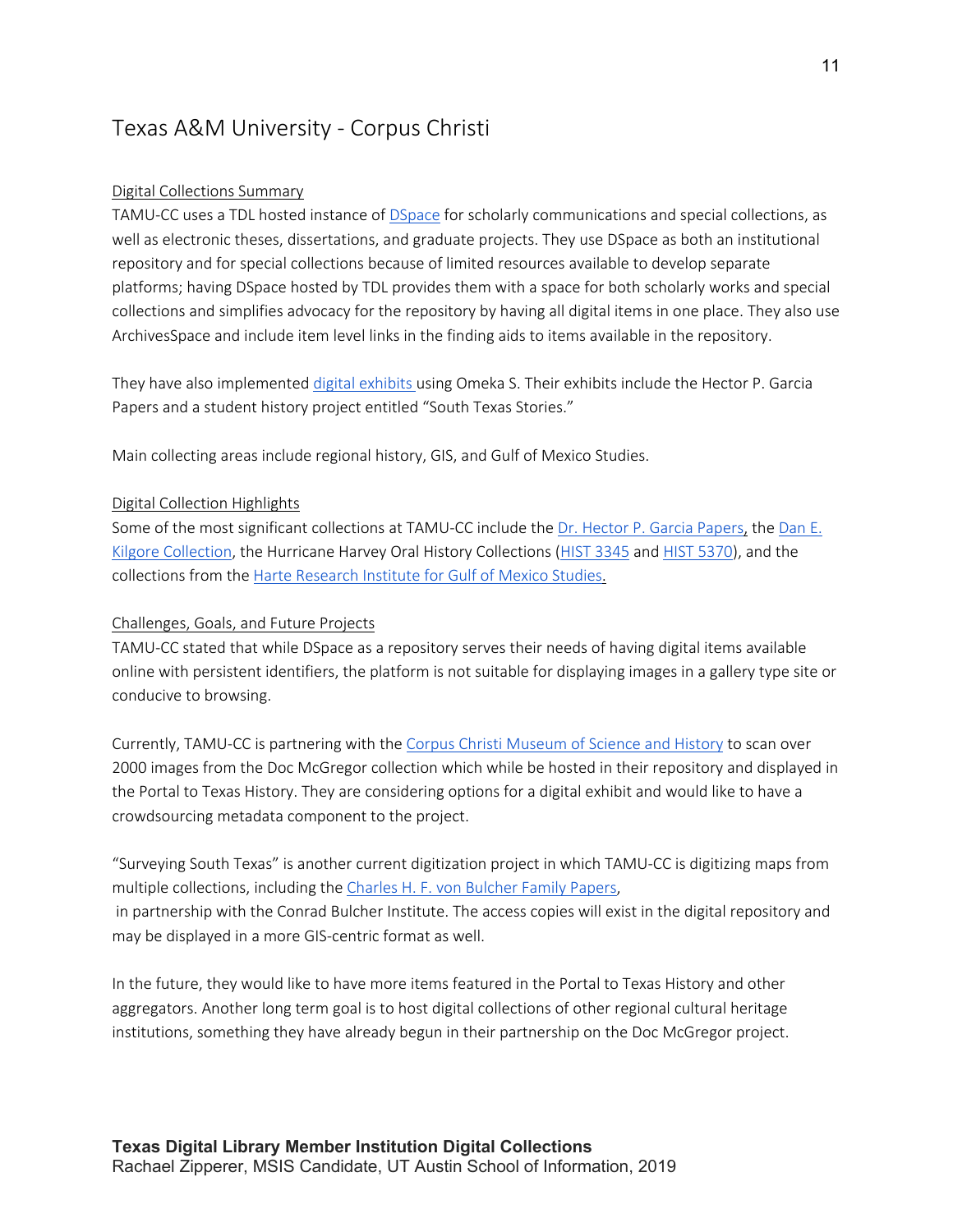## Texas A&M University - Galveston

#### Digital Collections Summary

TAMU-Galveston uses a TDL hosted instance of DSpace for scholarly communications, government documents, special collections finding aids, and university archives. One benefit TAMUG has found in using DSpace in regard to special collections is that their finding aids are searchable in the repository.

Due to staff limitations, they do not currently have the resources to implement other software options like Omeka for digital exhibits.

#### Digital Collection Highlights

One of the most significant collections in TAMUG's repository is the Laffite Society Collection, a local historical society's newsletters, recordings of meetings (video files).

One of the most used collections in TAMUG's repository is the Galveston Bay Information Collection. This collection features some full text materials and a distinct bibliography.

SHOREnet functions as a place for multiple organizations to host materials related to beach management.

#### Challenges, Goals, and Future Projects

TAMUG has started offering students the option to publish capstone projects in the digital repository, ideally this would also include a statement from the student in the repository about the experience of completing an honors or capstone project so that future students can learn from their experiences.

They would also like to see SHOREnet function as a space where organizations can contribute their own materials rather than submit to TAMUG. Currently, SHOREnet has not had new materials added for some time. TAMUG also is scanning materials from the Galveston Bay collection that are not already full text online on request and adding those scanned items to DSpace.

Another project involving digitization is the processing of archival material from Texas Maritime Academy. At this time, scanned photos are being uploaded into a Google drive for internal use. These photos are not intended for publication or access outside the university, and DSpace is not conducive to easily displaying large collections photographs.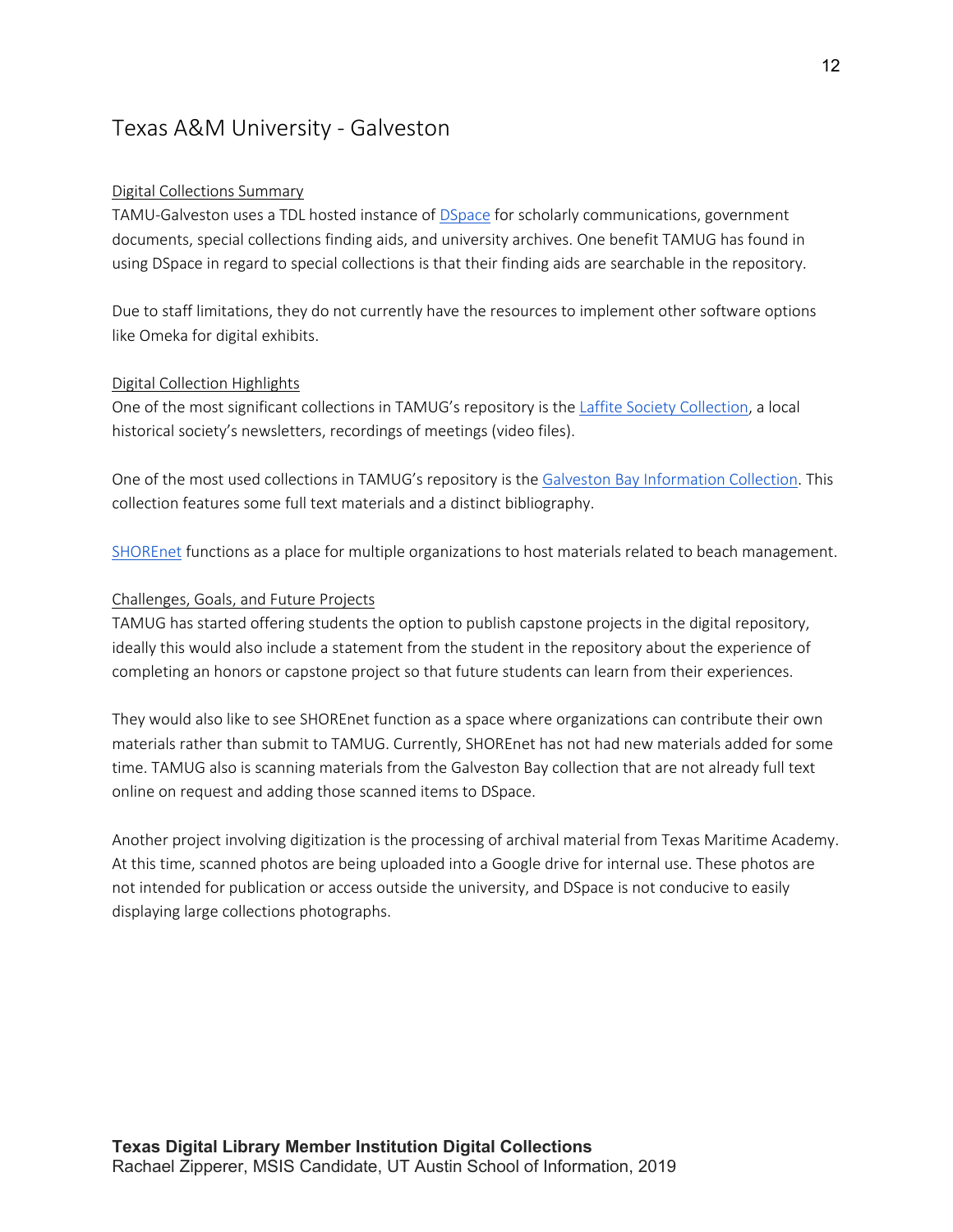## Texas State University

#### Digital Collections Summary

Texas State University uses DSpace as an institutional repository, but their repository is not hosted through TDL. The Digital Collections Repository houses scholarly communications, electronic theses and dissertations, and digitized materials from the Witliff Collections and the University Archives.

Texas State has used Omeka for digital exhibits of materials from the Witliff Collections and the University Archives as well as Flickr for photo galleries from the University Archives.

#### Digital Collection Highlights

Among the most used digital collections in Texas State's repository is the Ashes of Waco Collection. Another frequently used collection in the repository is the Austin Film Festival Conference Recordings.

#### Challenges, Goals, and Future Projects

Texas State cited outreach to faculty members as a main challenge as well as copyright and licensing in making digital objects accessible. They listed enhancing accessibility through the institutional repository as a major benefit, and they are always learning from users as to how to make the software better serve user needs.

Texas State recently finished a project to digitize Cabeza de Vaca's La Relacion which is available as a digital exhibit.

An upcoming grant funded project will digitize the San Marcos Daily Record newspaper.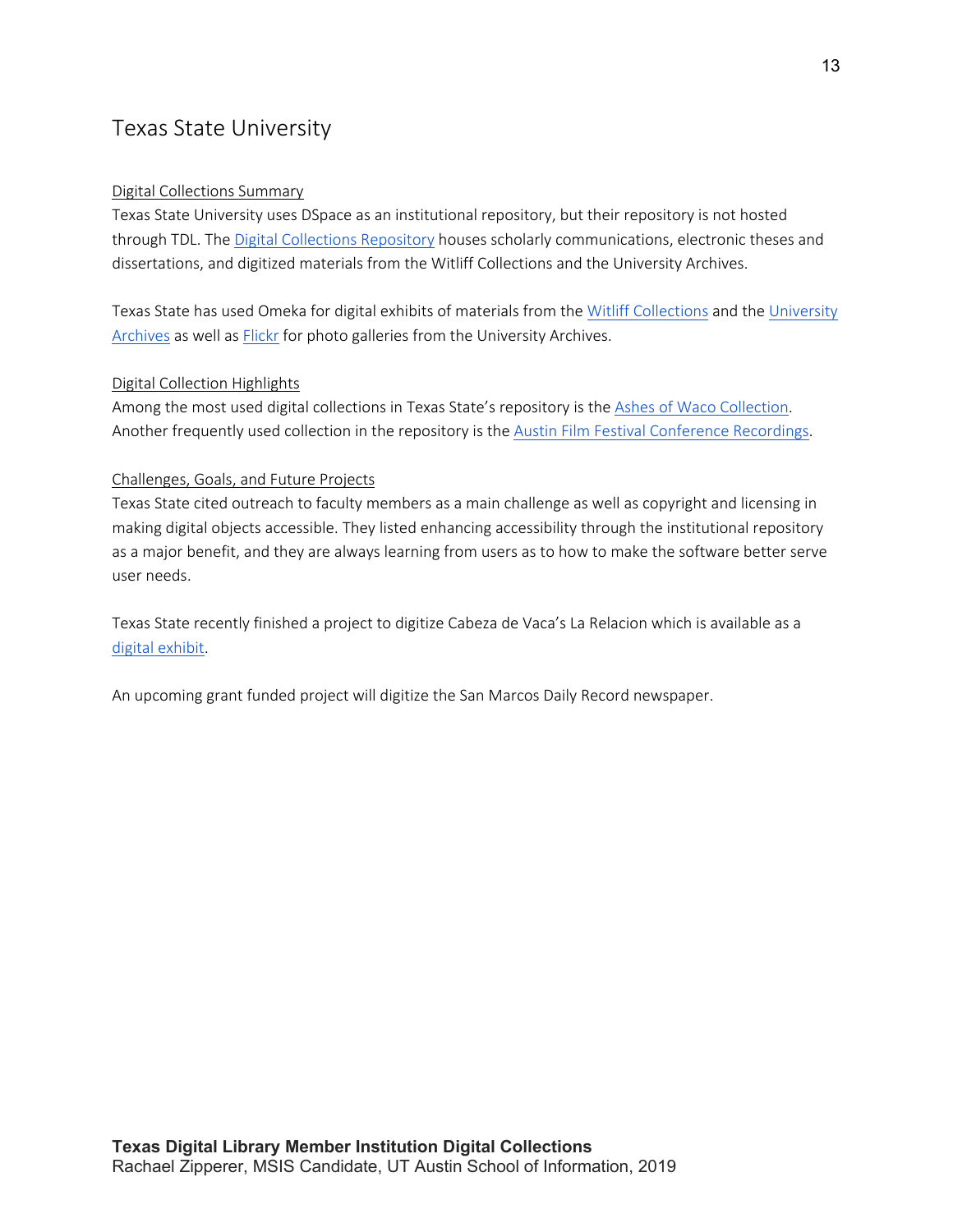### Texas Tech University

#### Digital Collections Summary

Texas Tech uses DSpace as an institutional repository for library materials including scholarly works and for the Southwest Collection and Special Collections Library. These exist as two separate repositories, and both are hosted by TDL.

#### Digital Collection Highlights

One of the most notable digital collections in the repository is a complete run of All Year Round, a weekly literary magazine edited by Charles Dickens.

From the Southwest Collections and Special Collections Library, the Dr. Tetsuya Theodore "Ted" Fujita Papers is among the marquee collections. Fujita was a meteorological researcher and responsible for developing the F-scale to rate tornado intensity.

Maps and newspapers are also widely used from the Southwest Collections and Special Collections.

#### Challenges, Goals, and Future Projects

Texas Tech listed storage space as a major challenge in both repositories as well as communicating needs with IT support.

Texas Tech enjoys the benefit of being able to crosslink to digital collections in TARO finding aids. A main goal they have for using digital repositories is to increase access to their collections as Lubbock is a somewhat remote destination for in person researchers.

Recent donations of materials from the landscape architect J. Robert Anderson are a current digitization priority, as are other architecture and landscape architecture collections at Texas Tech.

Texas Tech is also currently working to digitize materials from the League of Women Voters of Texas records in preparation for the 100th anniversary of the 19th Amendment in 2020. In 2015, they did a similar a digitization project to commemorate the 100th anniversary of the end of the Civil War. The 100th anniversary of the founding of Texas Tech will take place in 2023 and may be reason for a future digitization project.

Texas Tech also hopes to incorporate digital exhibits into their use of digital collections. They are exploring using Omeka as a platform to exhibit digital components of physical exhibits and to highlight digital collections and student work.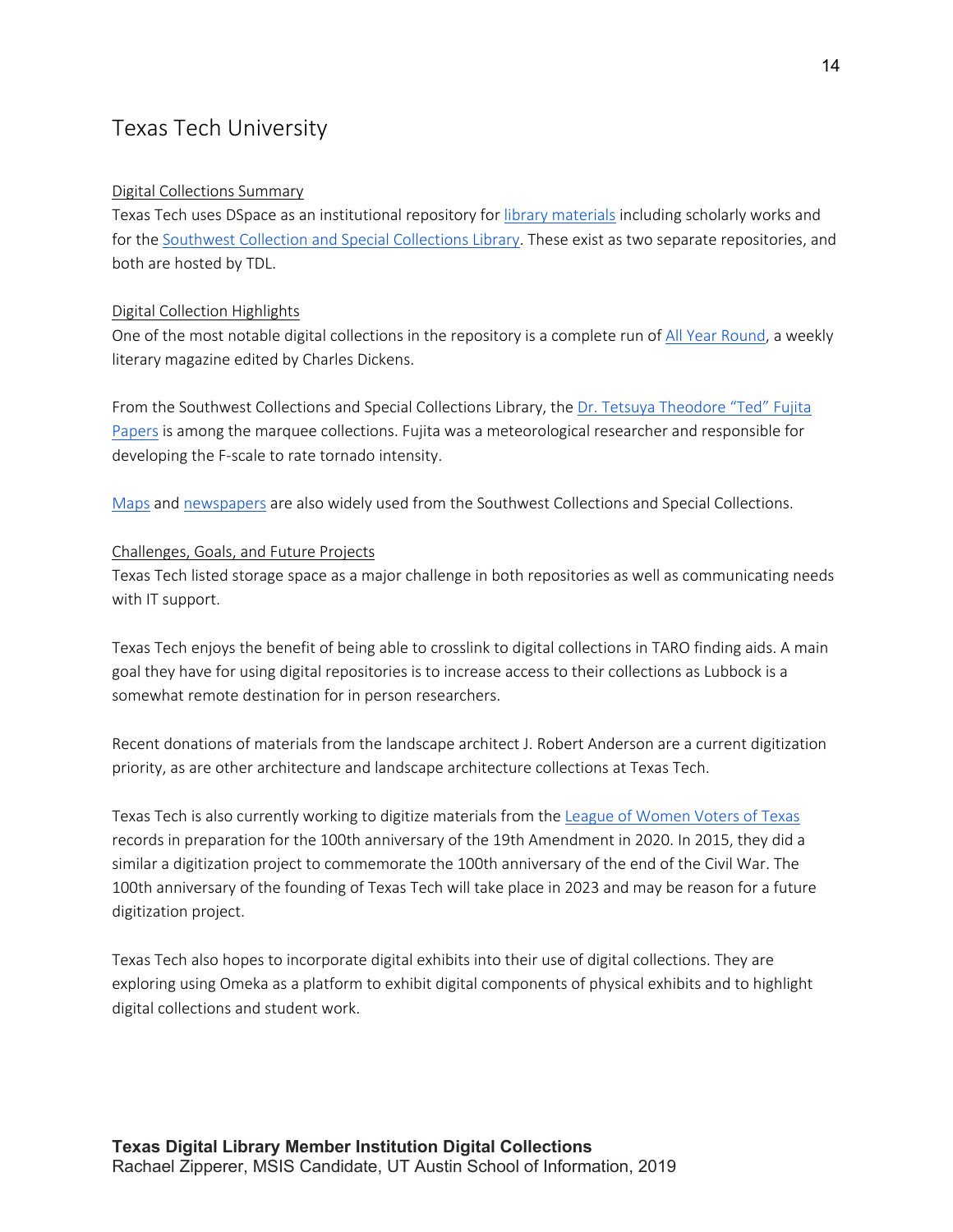## Texas Woman's University

#### Digital Collections Summary

Texas Woman's University uses a TDL hosted instance of DSpace for their institutional repository, Repository@TWU. There they house faculty and student works, electronic theses and dissertations, works related to university history, and the university photo archive. The university photo archive requires a Pioneer Portal login for access.

TWU uses CONTENTdm for digital collections from the Woman's Collection. This online archive known as the Gateway to Women's History features collections on women's groups, university history,

#### Digital Collection Highlights

Women in aviation and the military are featured prominently in the Gateway to Women's History including the Whirly-Girls Digital International Archive and the Women Airforce Service Pilots Digital Archive.

Women in higher education are also a major collecting area. The University Archives are featured in the Gateway to Women's History as is the Delta Kappa Gamma Digital Archive.

The Florence Nightingale Digital Archive was recently also added.

#### Challenges, Goals, and Future Projects

TWU listed customization of software as a challenge working with their institutional repository. They found this especially in working with IT departments on campus in efforts to manipulate software to serve the library's needs. They states that after migrating from an in-house DSpace to an instance hosted through TDL that many of their backend issues with the software lessened.

They also listed advocacy and outreach as challenges with the institutional repository. Being new to TDL, they expect to see more departments becoming involved with the repository including special collections.

In the future, TWU would like to see a complete and cohesive theses and dissertations collection in DSpace. They envision working department by department to achieve this. They would also like to include more faculty scholarship and encourage student content. Both faculty and student works are currently sparse collections in the institutional repository.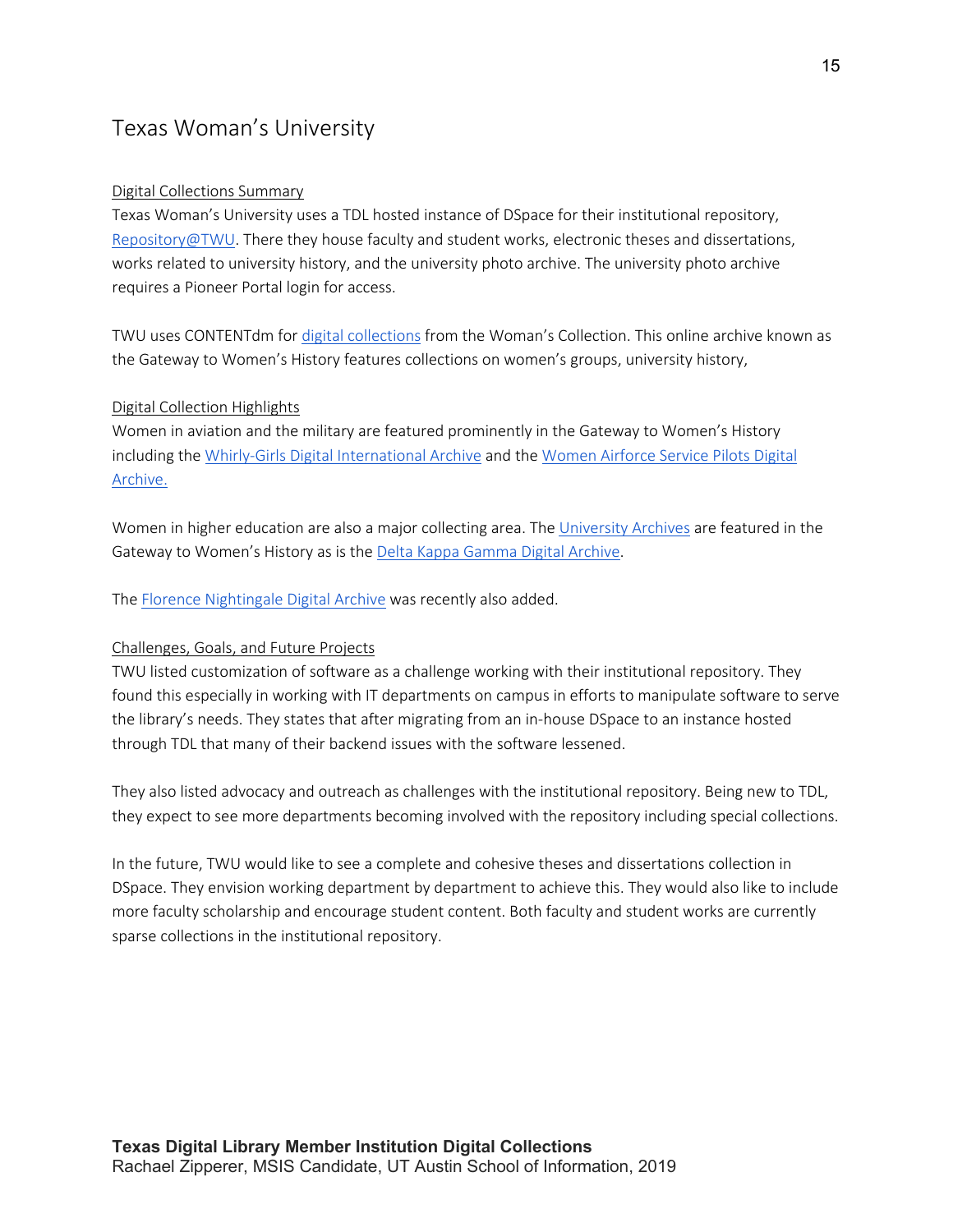### Trinity University

#### Digital Collections Summary

Trinity University uses Digital Commons powered by bepress for their institutional repository which features scholarly works and open educational resources.They cited a commitment to open access as one reason they use Digital Commons. They use CONTENTdm for digital collections from their Special Collections and University Archives. Some collections such as University Publications, are hosted on Arcasearch but linked through CONTENTdm. The digitization and OCR processing of collections in Arcasearch were outsourced.

For digital exhibits, Trinity uses Omeka. They have digital exhibits on Civil Rights activists Claude and ZerNona Black, the history of university athletics, tourism in San Antonio, and the Zeta Chi sorority. Omeka as a digital exhibit platform is also open for student use at Trinity.

#### Digital Collection Highlights

A main focus of Trinity's collecting is San Antonio History, with the Claude and ZerNona Black papers representing the history of the Civil Rights Movement in the area.

Another strength lies in Trinity's collections related to university history. Both the Trinity University History collection and the University Publications collection, including the Mirage Yearbook, are frequently used. This year is the 150th anniversary of Trinity's founding, and projects to promote events relating to the anniversary have used a great deal of materials from these digital collections.

#### Challenges, Goals, and Future Projects

Trinity's project to digitize early books and manuscripts is ongoing; while some are available in CONTENTdm, many still do not have digital surrogates. These books are heavily used in person by Medieval Studies classes at Trinity.

Trinity is also working to update legacy collections that were not digitized to current professional standards. Another challenge in digitization lies in metadata creation. Student workers scan materials at a faster rate than metadata can be associated with the items, so there is a backlog of scanned images awaiting metadata.

In the future, Trinity would like to have students more involved in creation of digital collections. Some public history classes have created digital exhibits in Omeka, but Trinity envisions that students could could also learn hands-on about digitization and metadata creation by being involved in the workflow.

Going forward, Trinity would like to streamline the way their digital collections are housed and presented, and they may consider migrating content to other platforms to achieve this. They do not have the infrastructure to create a custom system in-house.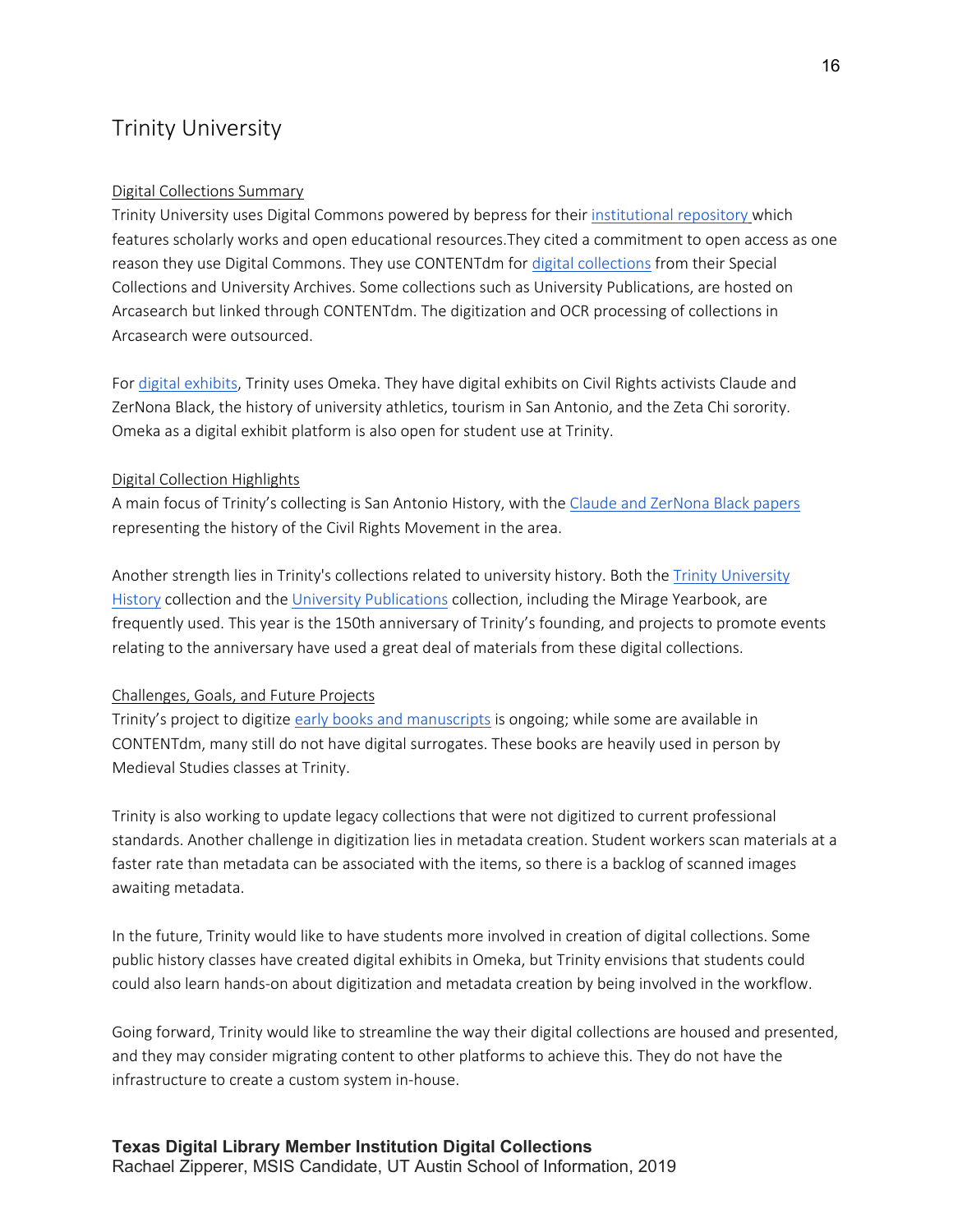## University of Houston

#### Digital Collections Summary

The University of Houston uses a TDL hosted instance of DSpace as their institutional repository for electronic dissertations and theses, digitized theses and dissertations, and faculty, staff, and student works.

U of H also uses an in house digital library site for special collections materials and a separate site as an A/V repository. They had previously used CONTENTdm for digital collections but migrated due to what they saw as limited functionality of CONTENTdm. They have plans to build a new digital collections site through Hyracks and migrate collections there within the next few years.

They also use Archivematica for digital preservation of archival materials and ArchivesSpace for finding aids.

#### Digital Collection Highlights

Among the most notable digital collections at U of H is the KUHT Film and Video collection. KUHT was the first public television station in the United States, and 644 videos from the thousands of reels and tapes in the collection are available in the A/V Repository.

U of H also holds rich collections on Houston Hip Hop including the DJ Screw Photographs and Memorabilia, and collections regarding women's history including the Houston and Texas Feminist and Lesbian Newsletters.

U of H has also digitized and made available materials from the Gulf Coast Archive and Museum of GLBT History.

#### Challenges, Goals, and Future Projects

U of H is currently planning to digitize 19,000 print dissertations through a 3 year funded project. They also hope to expand partnerships with other organizations in Houston to increase their digital collections related to LGBTQ history and culture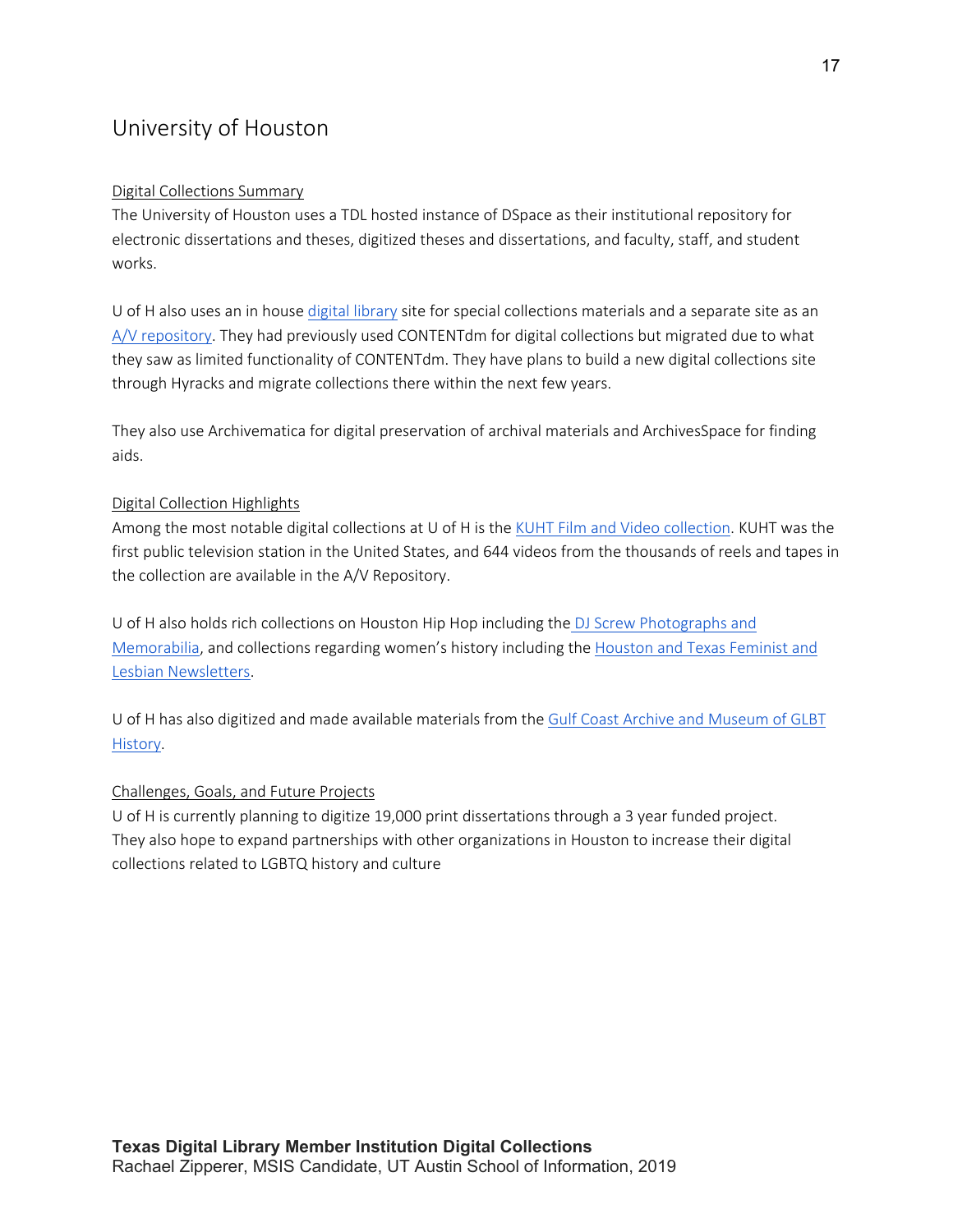## University of Houston - Clear Lake

#### Digital Collections Summary

University of Houston - Clear Lake uses a TDL hosted instance of DSpace as their institutional repository. They offer this description on their DSpace homepage: "Institutional Repository @ UHCL is a digital service provided by Neumann Library that preserves and provides access to the scholarship and creative works produced and owned by the University of Houston-Clear Lake community."

The Institutional Repository contains scholarly communications, electronic theses and dissertations, archives and special collections, and faculty and researcher works.

UHCL also uses Omeka for digital exhibits and collections. The exhibits in Omeka are digital iterations of physical exhibits, while collections in Omeka are artificial collections on specific subjects such as women in NASA or space food.

UHCL also houses the Johnson Space Center History Collection. They do not own the materials from the JSC and cannot digitize them. Those materials can be searched through NASA databases which are linked on UHCL's archives and special collections website.

UHCL collects around four main areas: University History, Clear Lake Area History, Human Space Flight, and the Johnson Space Center Collection

#### Digital Collection Highlights

Many of UCHL's notable collections are highlighted through online exhibits such as the Women of NASA collection in Omeka.

#### Challenges, Goals, and Future Projects

UHCL listed making materials discoverable as a main challenge with their digital collections. They upload finding aids into DSpace as a kind of workaround for not having EAD finding aids available in a searchable database.

UHCL typically digitizes archival materials on demand at researcher request rather than entire collections. One current project is to scan university periodicals and catalogs.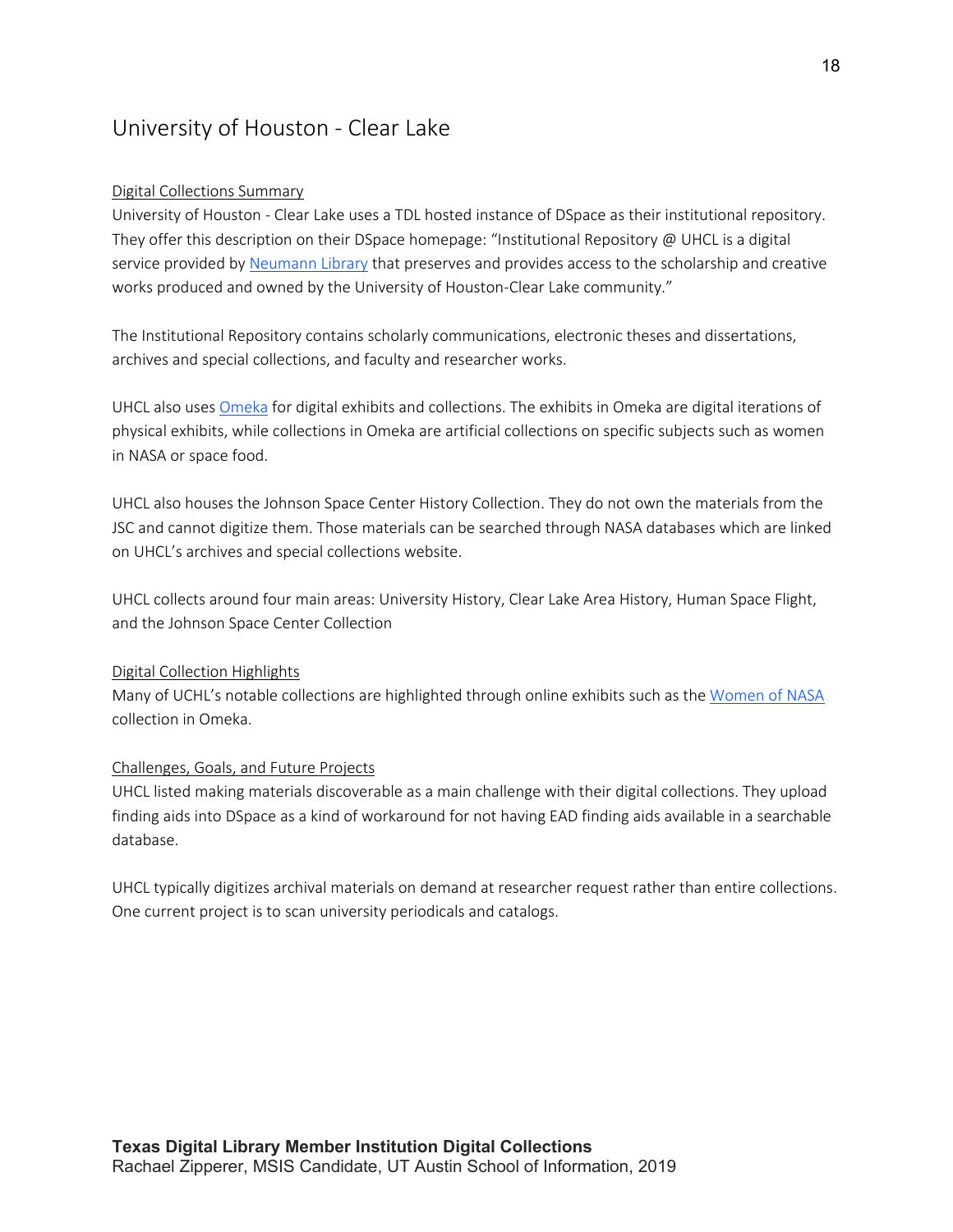### University of North Texas

#### Digital Collections Summary

UNT uses an in house digital library site for their digital collections including scholarly works, theses and dissertations, and special collections. This repository was created in 2009 through a grant from IMLS and consists of a digital archive of master files as well as the public facing site linked here. At the time, there were not other digital library solutions available that would work at the scale UNT wanted for their digital collections, which is why they chose to seek a grant to build their own digital library infrastructure.

UNT also hosts the Portal to Texas History and the Gateway to Oklahoma History, which is the result of a partnership with the Oklahoma Historical Society. Administratively, all of UNT's digital collections are stored within one system; the site, portal, and gateway serve as separate access points for users. While they do not specifically implement digital exhibits of their digital library collections, UNT supports use of items from the portal by other departments and institutions. UNT also contributes to the Digital Public Library of America, which has included items from UNT in curated collections from multiple institutions.

#### Digital Collection Highlights

A great strength of UNT's digital collections is the Digital Newspaper Project through the Portal to Texas History.

#### Challenges, Goals, and Future Projects

Metadata creation is a main challenge for UNT's digital collections. Often each department contributes metadata to digitized objects from their own materials, and UNT's collections have had over 800 metadata editors since 2010, so metadata has not had consistent quality. They have been doing research on how to measure metadata quality and how to assist metadata editors in creating quality metadata.

UNT noted that working with the Portal to Texas History has been a great opportunity to gain recognition for their collections.

UNT is also focusing on accessibility issues with their digital collections and are undertaking project like captioning videos to make their collections more accessible.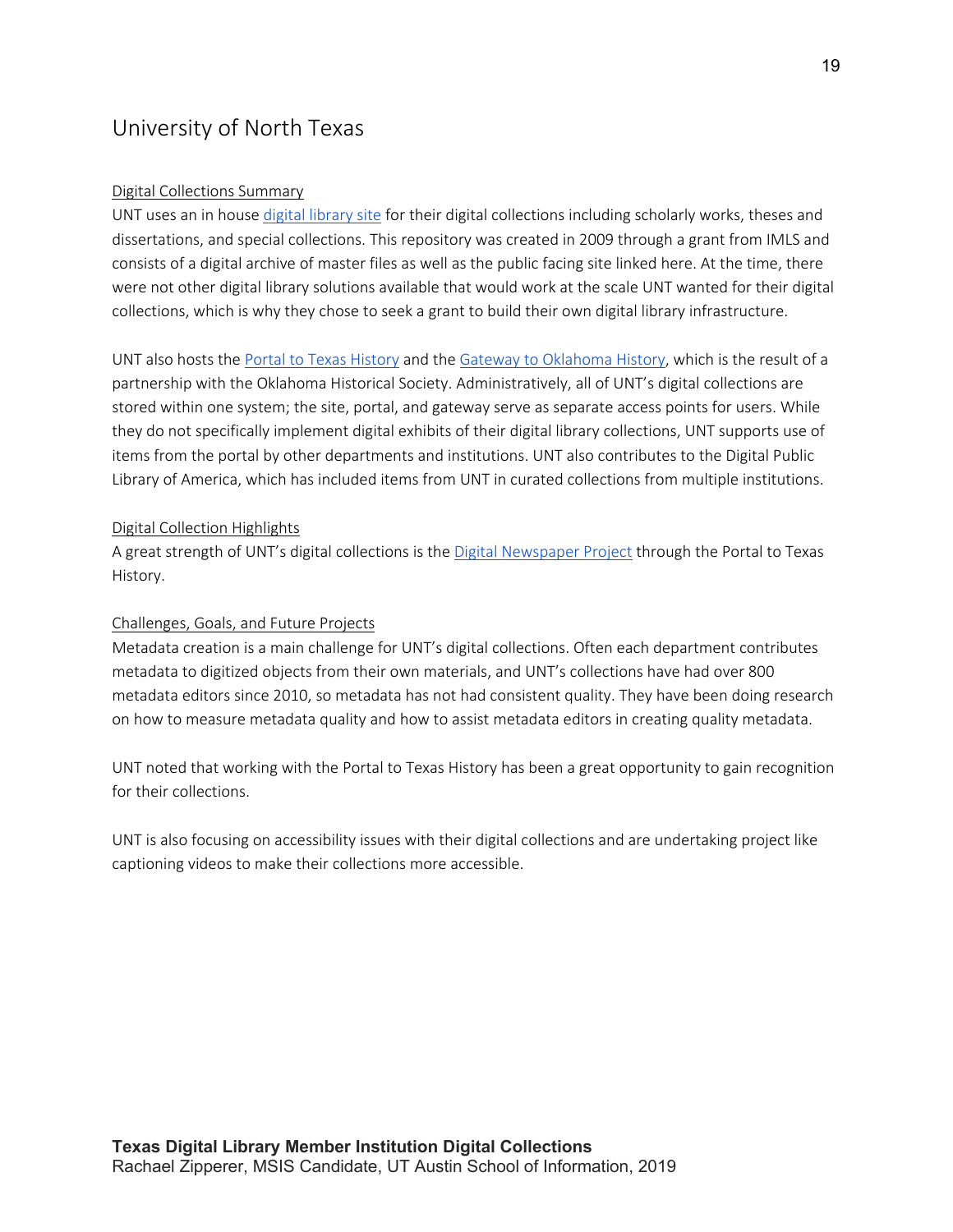## University of Texas at Austin

#### Digital Collections Summary

UT Austin uses a TDL hosted instance of DSpace as their digital repository, Texas ScholarWorks, for conference proceedings and journals, electronic dissertations and theses, student and faculty works, and other UT communities including UT Libraries.

UT Libraries is also currently implementing Fedora/Islandora as a digital asset management system.

#### Digital Collection Highlights

In Texas ScholarWorks, electronic dissertations and theses are a major collection strength, as are student journals and other publications. UT Austin Bulletins and Publications is also a significant collection in ScholarWorks.

UT Libraries' vast collections in ScholarWorks are also of note. While many libraries on campus utilize their own digital library systems for digital collections, some special collections materials are housed in this DSpace community.

Some notable student work appears in ScholarWorks for the annual Images of Research Competition such as this 2019 second place winner.

#### Challenges, Goals, and Future Projects

UT Austin cited staff time of both library staff and faculty as a challenge. Many faculty members are interested in making their work more available in the repository, but may not have the time to contribute materials and metadata. Funding plays into this as well as UT does not always have funds to designate staff specifically for digitization or metadata creation. Other challenges arise from DSpace as a platform. UT Austin cited limited functionality, acknowledging that no platform is ideal and that they can make DSpace work for their purposes in most situations. Statistics as reported by DSpace is also a challenge to measuring usage of collection items.

In general, UT Austin's goals for using this digital repository are to increase access and visibility and promote open access while preserving digital objects.

There are currently 50,000 theses and dissertations that exist only in print. There is not a systematic digitization of these currently, but there is an effort to digitize print theses and dissertations as they are requested. An ongoing project is to digitize and make available in ScholarWorks the Great Britain Ministry of Information collection.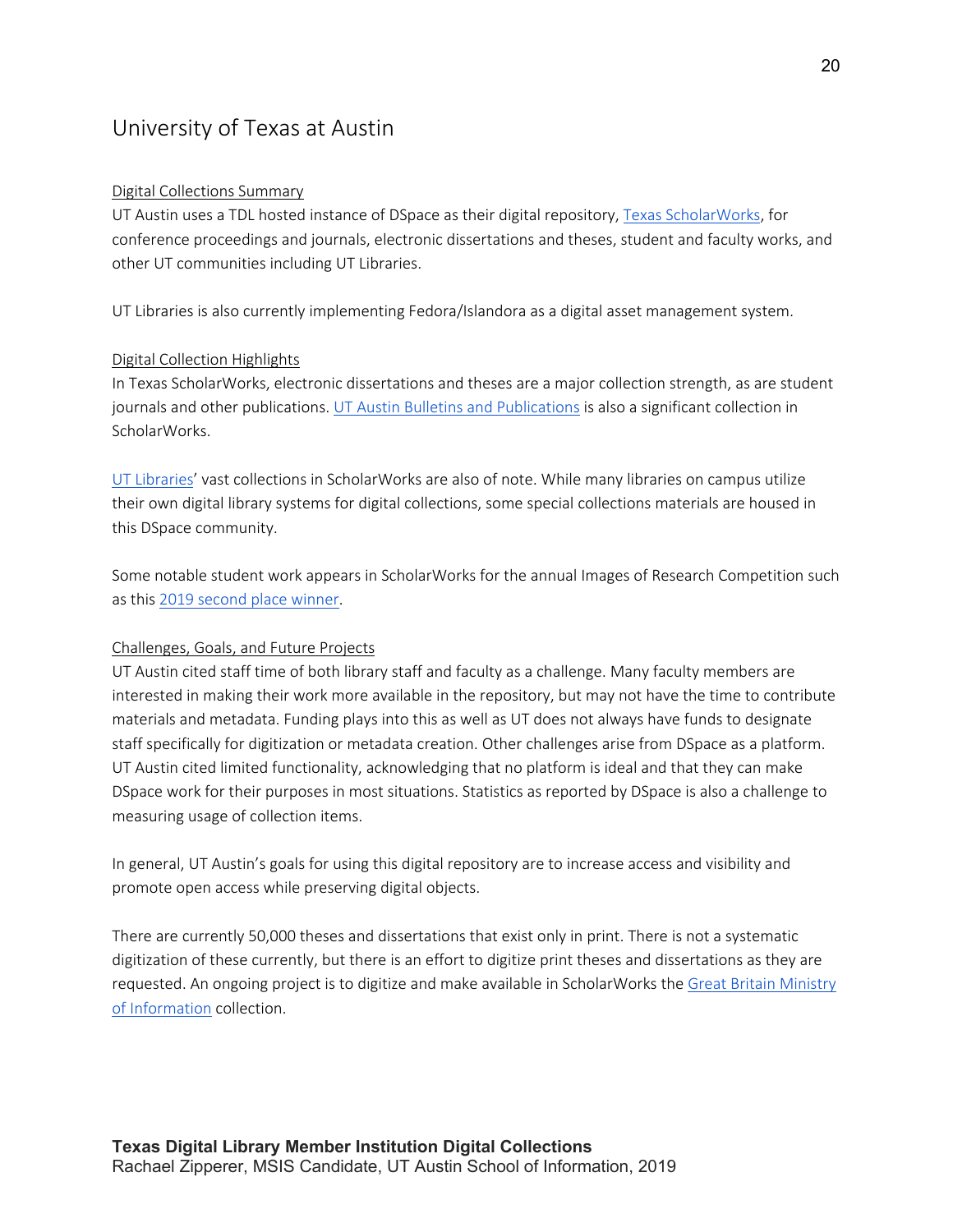## University of Texas at Dallas

#### Digital Collections Summary

UT Dallas uses an in house site, Treasures @ UT Dallas, as their institutional repository for electronic theses and dissertations, departmental records, special collections, and university archives.

#### Digital Collection Highlights

Notable digital collections include the History of Aviation Collection and the Louise B. Belsterling Botanical Collection.

#### Challenges, Goals, and Future Projects

UT Dallas has recently begun partnering with TDL to begin using a TDL hosted instance of DSpace as their repository.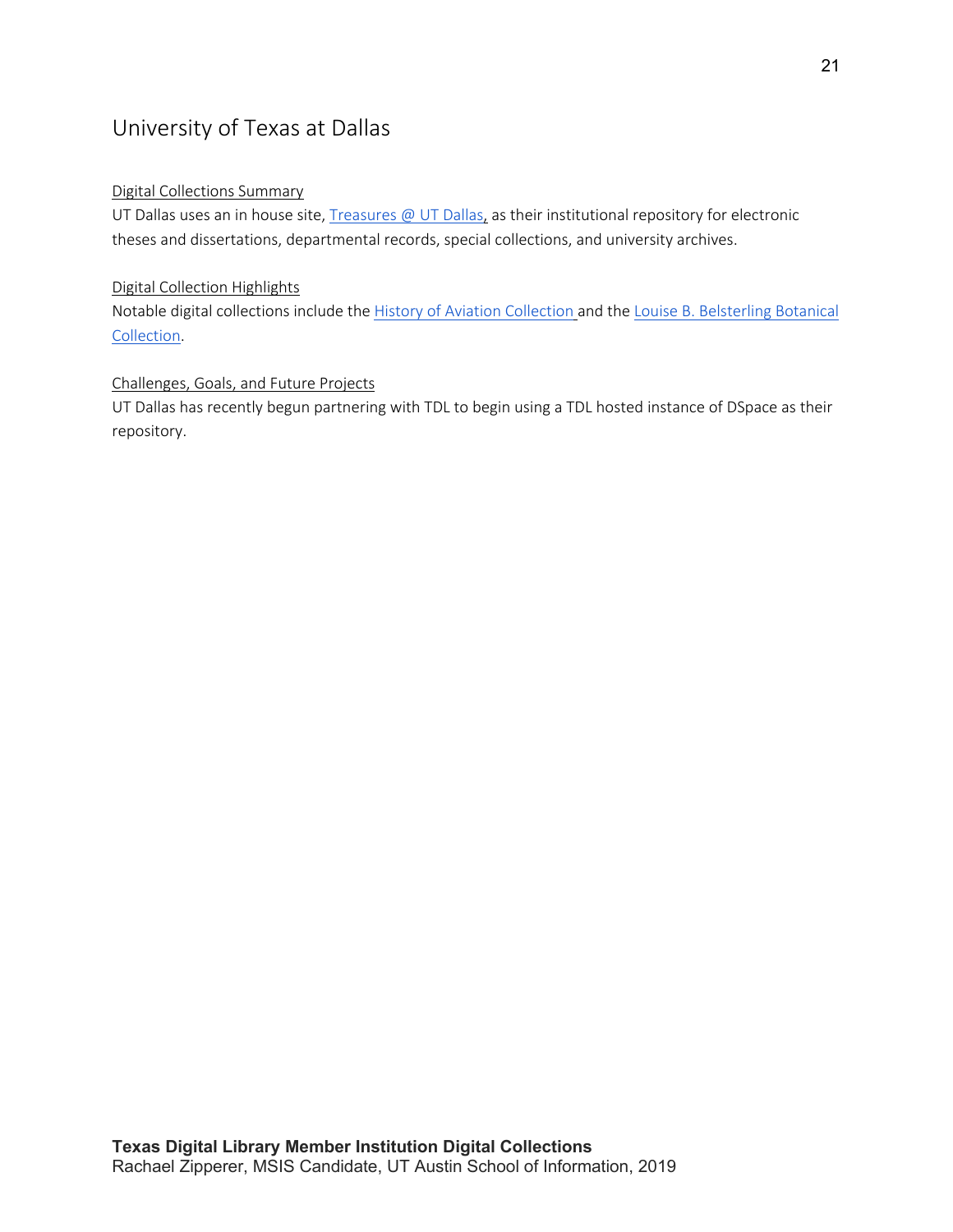## University of Texas - Rio Grande Valley

#### Digital Collections Summary

UT Rio Grande Valley uses a TDL hosted instance of DSpace, UTRGV Scholarworks, for their institutional repository, which includes electronic theses and dissertations as well as scholarly works by faculty and students. UTRGV Scholarworks also has communities specifically for materials created by the School of Medicine, the University Archives, and University Publications.

They use CONTENTdm for digital collections from their Special Collections and Archives

Available through the library website are also the Border Studies Archive, a project managed through the Anthropology department rather than the libraries, and government documents.

UTRGV used Omeka for their digital exhibit Rio Grande Valley Hometown Teams. The exhibit was made possible through a partnership with the Texas State Historical Society and the Smithsonian Institute.

Major collecting areas include materials regarding the Chicano Movement and regional collections relating to borderlands. Cattle ranching is also a theme among their regional collections.

#### Digital Collection Highlights

UTRGV has highlighted some of their digital collections in a libguide.

Some notable digital collections include the Hidalgo County Official Records, the Fort Brown Quartermaster's Ledger, and oral histories regarding the history of northern Mexico and the Rio Grande Valley. The oral histories collection is also UTRGV's largest digital collection with 447 items.

#### Challenges, Goals, and Future Projects

In 2020 UTRGV may plan a digital exhibit using materials relevant to the 100th anniversary of the passing of the 19th Amendment.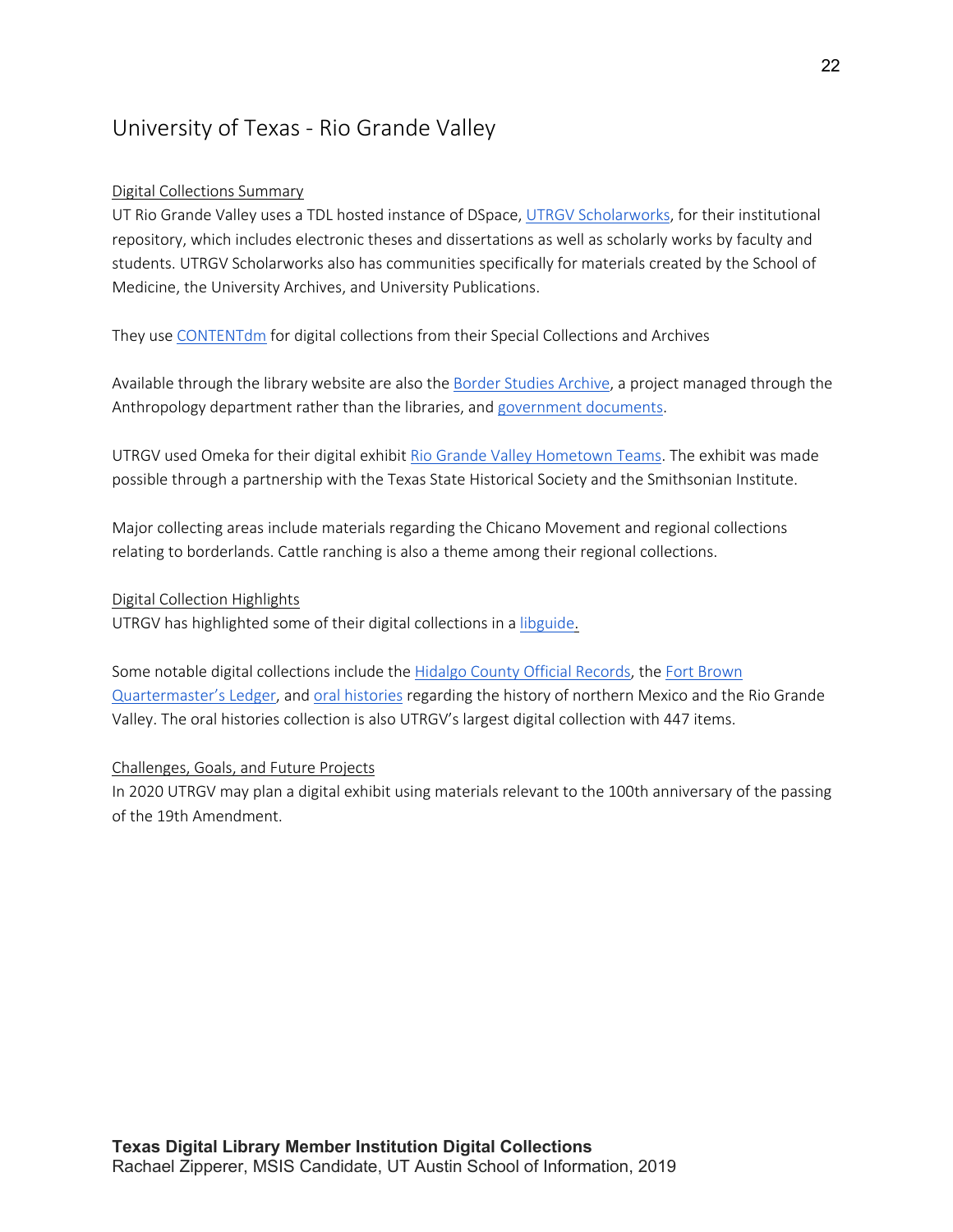## University of Texas Medical Branch

#### Digital Collections Summary

UT Medical Branch uses a TDL hosted instance of DSpace, UTMB Health SHARED, for electronic dissertations and theses, department repositories, UTMB reports, UTMB President's Cabinet Awards, and the Truman G. Blocker, Jr. History of Medicine collections. With DSpace, they enjoy having a hosted service that works well with electronic theses and dissertations as well as technical support from TDL.

The Blocker collections also has a page on the library's website devoted to digital collections. Some of the items available in the digital collections are also on SHARED while others are available through the Portal to Texas History.

Also on their library's website, UTMB displays digital components of physical exhibits such as brochures and label text, but they do not utilize this platform for digital exhibits.

#### Digital Collection Highlights

Among the digital collections at UTMB, the William Keiller, M.D. Department of Anatomy Drawings is one of the most frequently used.

In addition to medical history collections, space medicine specifically is also a strong theme among UTMB's collections as the university has an active aerospace medicine program. The William Thornton M.D. Papers are one example of a rich space medicine collection available digitally at UTMB.

#### Challenges, Goals, and Future Projects

UTMB listed cost of hosting services as a challenge to digital collections, which is one of the reasons they have chosen to use a hosted services through TDL. Increasing discoverability of digital collections is also an ongoing challenge. They recently implemented Primo as a discovery platform, and have found making that integrate with DSpace to get items discoverable challenging. Regarding open source software, UTMB cited lack of in-house expertise as a barrier.

UTMB has goals to add more special collections materials to DSpace as well as more institutional documents. Institutional documents are less of a priority as they are added at the request of each department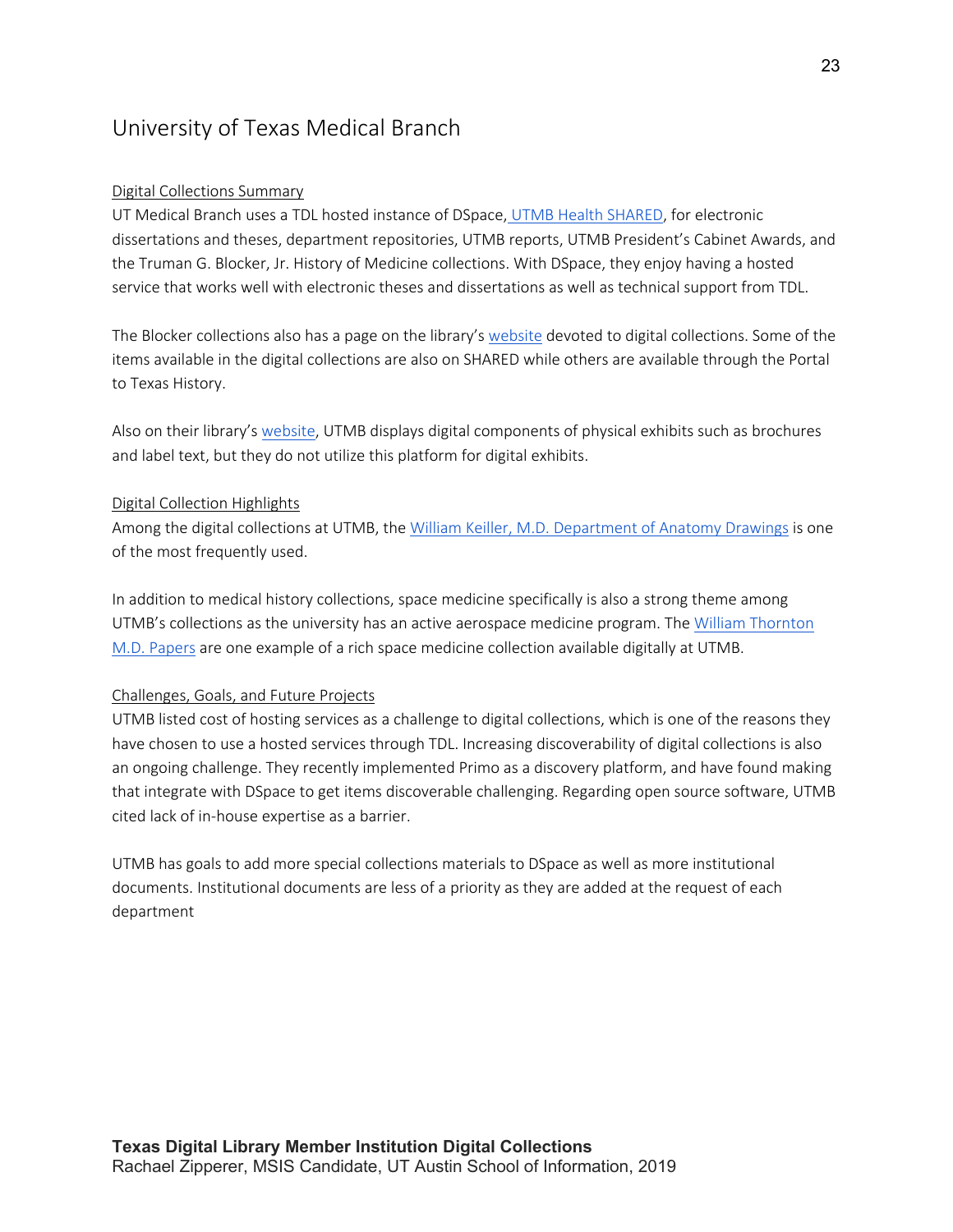## University of Texas Southwestern Medical Center

#### Digital Collections Summary

UT Southwestern uses a TDL hosted instance of DSpace for their institutional repository which includes electronic dissertations and theses, other scholarly works, Grand Rounds materials, archives, and library collections. They use CONTENTdm for digital collections of the Dell Medical Images and UT Southwestern Images. They feel that CONTENTdm works better as a platform for displaying images while DSpace functions better with text based items. They also cited TDL's association with DSpace as one reason they use that platform; their CONTENTdm account existed before UT Southwestern became a TDL member, so they continued to use it for images.

They have also used Omeka for a digital exhibit on medical milestones in Dallas and another digital exhibit displaying images of apothecary jars.

#### Digital Collection Highlights

Campus News Releases and Student Publications are frequently used from the institutional repository. Annual medical student forum. They also listed electronic dissertations and theses as a major strength within the repository.

Both image collections in CONTENTdm are also frequently used. The images related to the history of medicine in Dallas are frequently promoted and used in partnerships with the Dallas Public Library and other city institutions.

#### Challenges, Goals, and Future Projects

UT Southwestern listed advocacy in communicating with campus departments as a main challenge in digital collections. They plan to continue building the university archives and cited preservation as a priority goal for using the repository.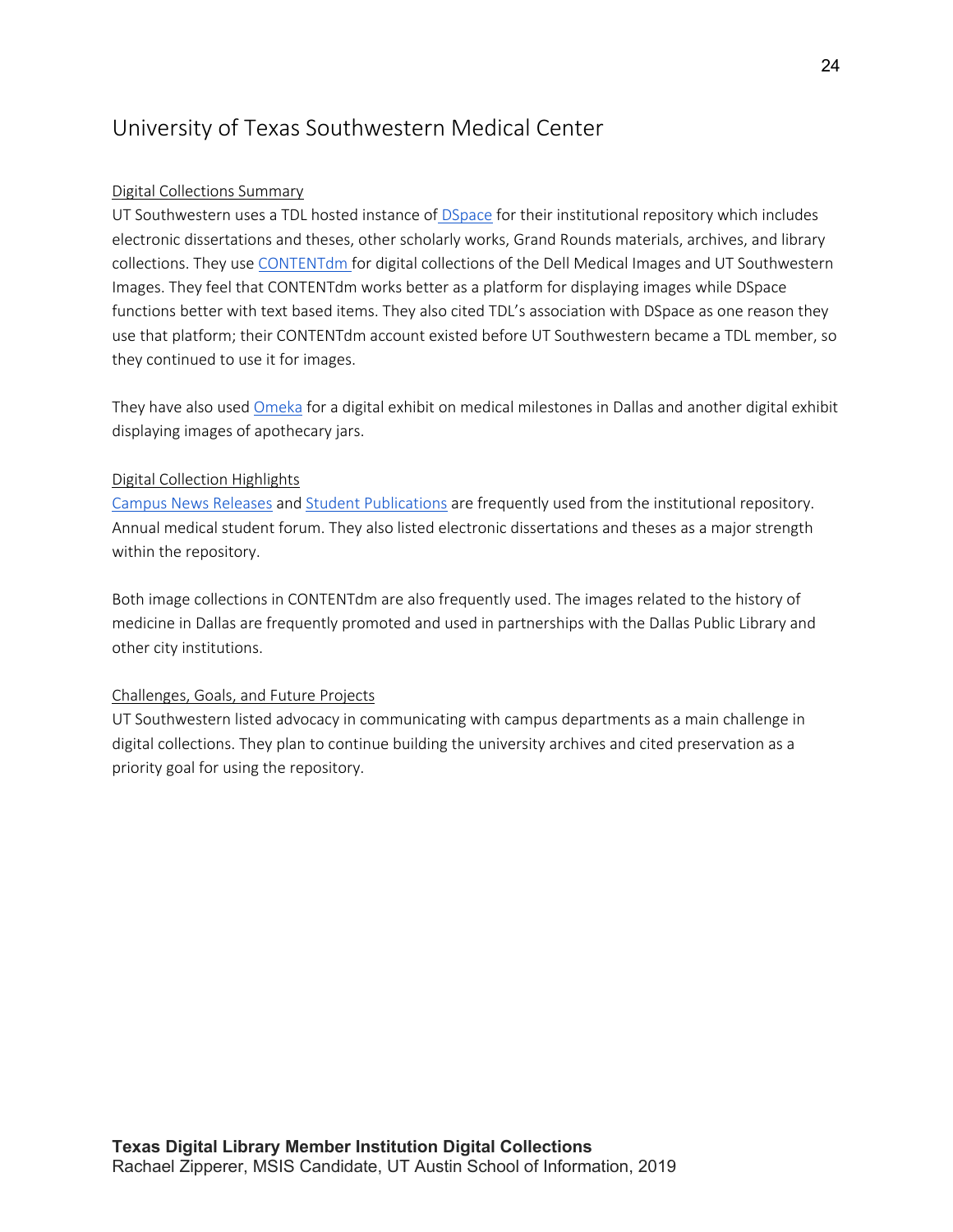### West Texas A&M University

#### Digital Collections Summary

WTAMU uses a TDL hosted instance of DSpace for their digital repository where they house faculty research as well as electronic theses and dissertations.

They have a website devoted to their special collections, but do not have searchable, digitized special collections.

#### Digital Collection Highlights

WTAMU currently will fulfill digital image orders upon patron request. Some of the most frequently requested materials are from the university archives including newspapers and yearbooks as well as football films.

Among the most viewed digital objects are student theses on popular literature including To Kill a Mockingjay and The Women in Harry Potter's World.

#### Challenges, Goals, and Future Projects

WTAMU is in the planning stages of implementing digitization. They hope to have a digitization lab established within the next year.

Collections they would like to digitize include the university newspaper and the photo collections of the Panhandle Plains Historical Museum. While scholarly works can currently be submitted digitally, WTAMU would also like to digitize theses and dissertations that exist only in print.

Once a digitization workflow is established, WTAMU also has long term goals for using digital exhibits. A priority would be an exhibit drawing from the university archives.

A recent strategic plan includes long-term goals of establishing a digital archive for the materials of both the Panhandle Plains Historical Museum and WTAMU.

In the future WTAMU would like to partner with other regional institutions to digitize materials of local significance.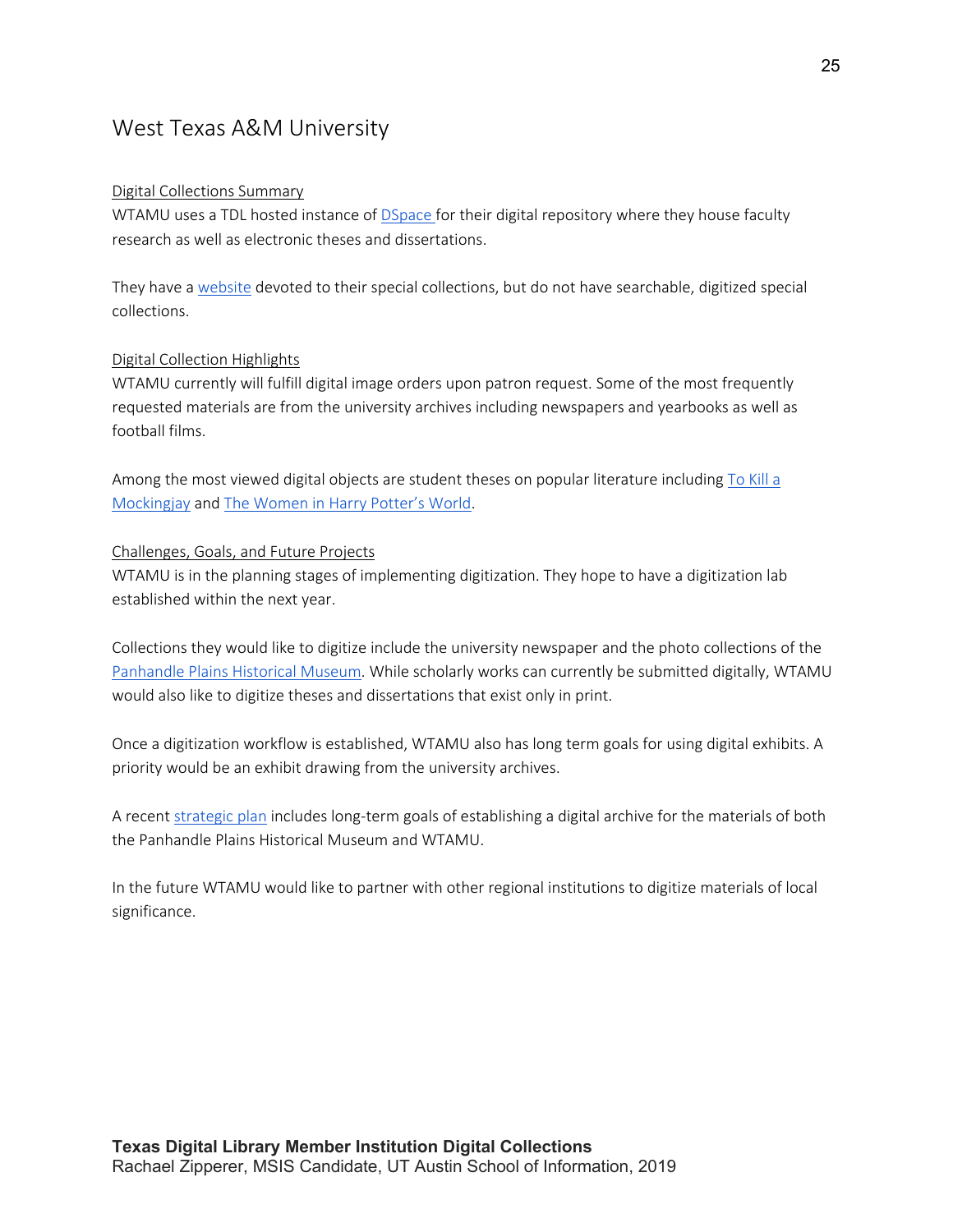# Appendix A

- 1. What is your background in libraries in general and digital collections specifically?
	- a. What are some of the challenges you've experienced working with digital collections?
	- b. What are some of the greatest opportunities or benefits you've had working with digital collections?
- 2. What are your institution's digitization goals?
- 3. Are there any "hidden" collections in your institution that you would like to see digitized in the near future?
- 4. Does your institution have digital collections?
	- a. What platform do you use as a digital repository (DSpace or something else?)
	- b. Why did you choose that platform for your digital collections?
	- c. What are your goals for using a digital repository?
- 5. What would you say is a strength or focus among your digital collections?
- 6. What is your most used digital collection? Or some frequently requested or viewed digital items.
- 7. Does your institution implement digital exhibits?
	- a. If so, how have you used digital exhibits in the past and what are your future digital exhibit goals?
	- b. If not, would you like to and what would you want to highlight in a digital exhibit?
- 8. Are there any upcoming events that could relate to your institution's digital collections? Like an anniversary, holiday, completion of a related project, etc.?
- 9. Are you aware of any related digital collections at other institutions?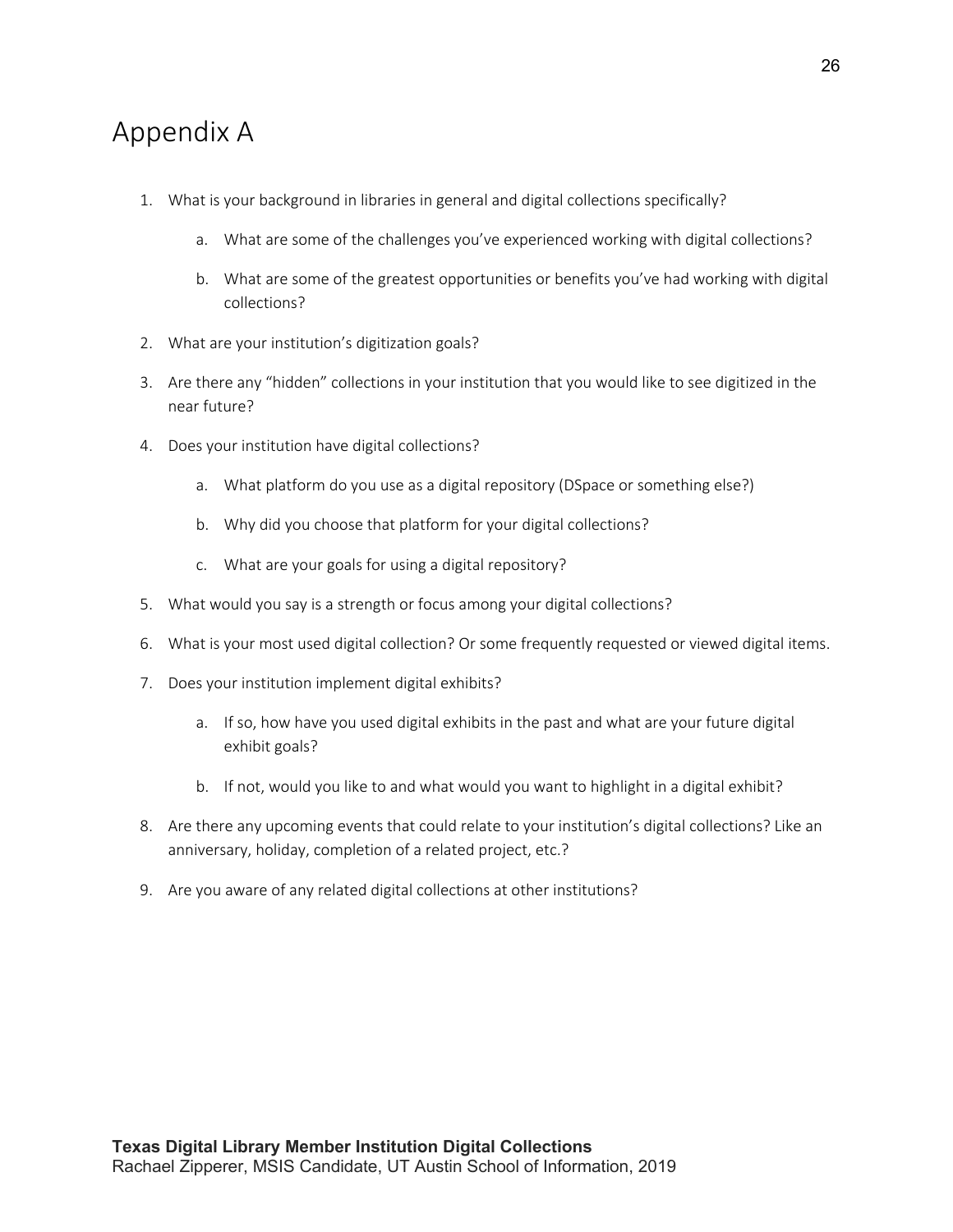# Appendix B

| <b>TDL Member</b>                            | <b>Institutional Repository</b> | Digital Special<br>Collections                                                                                                                                                                    | Digital Exhibits                                                 |
|----------------------------------------------|---------------------------------|---------------------------------------------------------------------------------------------------------------------------------------------------------------------------------------------------|------------------------------------------------------------------|
| Angelo State<br>University                   | DSpace (TDL-hosted)             | DSpace (TDL Hosted) -<br>For finding aids<br>PastPerfect - For photos<br>from the West Texas<br>Collection                                                                                        |                                                                  |
| Baylor                                       | DSpace (TDL-hosted)             | <b>CONTENTdm</b>                                                                                                                                                                                  | Omeka                                                            |
| Sam Houston State<br>University              | DSpace (TDL-hosted)             | CONTENTdm                                                                                                                                                                                         |                                                                  |
| Stephen F. Austin<br><b>State University</b> | bepress                         | CONTENTdm                                                                                                                                                                                         |                                                                  |
| Texas A&M University                         | DSpace (Not hosted by<br>TDL)   | DSpace (Not hosted by<br>TDL) - University<br>Libraries community<br>*Spotlight displays<br>digital collections from<br>multiple platforms<br>including<br>DSpace, Fedora<br>Chromium, and Avalon |                                                                  |
| Texas A&M<br>International                   | DSpace (TDL-hosted)             | DSpace (TDL-hosted) -<br>Special Collections and<br>Archives Community                                                                                                                            | <b>Library Website</b>                                           |
| Texas A&M - Corpus<br>Christi                | DSpace (TDL-hosted)             | DSpace (TDL-hosted) -<br><b>Special Collections</b><br>Community                                                                                                                                  | Omeka                                                            |
| Texas A&M -<br>Galveston                     | DSpace (TDL-hosted)             | DSpace (TDL-hosted) -<br>For finding aids                                                                                                                                                         |                                                                  |
| Texas State University                       | DSpace (Not hosted by<br>TDL)   | DSpace (Not hosted by<br>TDL) - Wittliff<br>Collections and<br>University Archives<br>communities                                                                                                 | Omeka and <b>Flickr</b> (all<br>digital projects listed<br>here) |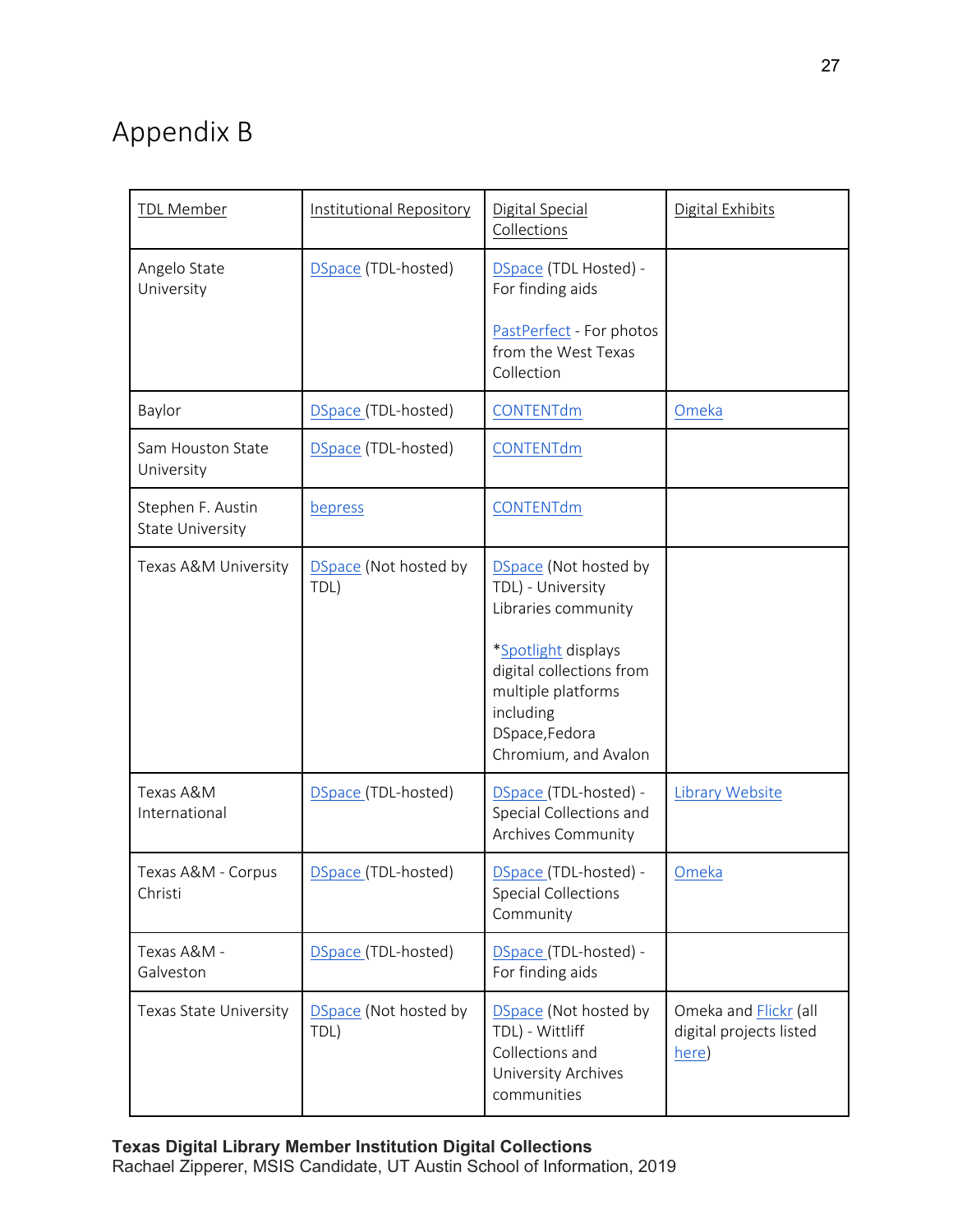| <b>Institutional Repository</b> | Digital Special<br>Collections                                                                                         | Digital Exhibits      |
|---------------------------------|------------------------------------------------------------------------------------------------------------------------|-----------------------|
| DSpace (TDL-hosted)             | DSpace (TDL-hosted)<br>*Separate repository<br>for the Southwest<br>Collection/Special<br>collections Library          |                       |
| DSpace (TDL-hosted)             | CONTENTdm<br>DSpace (TDL-hosted)<br>University Photo<br>Archive sub-community<br>- requires login                      |                       |
| bepress                         | <b>CONTENTdm</b>                                                                                                       | Omeka                 |
| DSpace (TDL-hosted)             | Digital Library Site (in<br>house)<br><b>Audio/Video Repository</b><br>Site (in house)                                 |                       |
| DSpace (TDL-hosted)             | DSpace (TDL-hosted) -<br>Archives & Special<br><b>Collections Community</b><br>for finding aids and<br>digital objects | Omeka                 |
|                                 | Digital Library Site (in<br>house)                                                                                     |                       |
| DSpace (TDL-hosted)             | Some special<br>collections within UT<br><b>Libraries Community</b>                                                    |                       |
| DSpace (TDL-hosted)             | DSpace (TDL-hosted) -<br>Archives community                                                                            |                       |
| DSpace (TDL-hosted)             | CONTENTdm<br>DSpace (TDL-hosted) -<br>For University Archives                                                          | Omeka                 |
| DSpace (TDL-hosted)             | CONTENTdm                                                                                                              | Omeka                 |
|                                 |                                                                                                                        | DSpace (TDL-hosted) - |